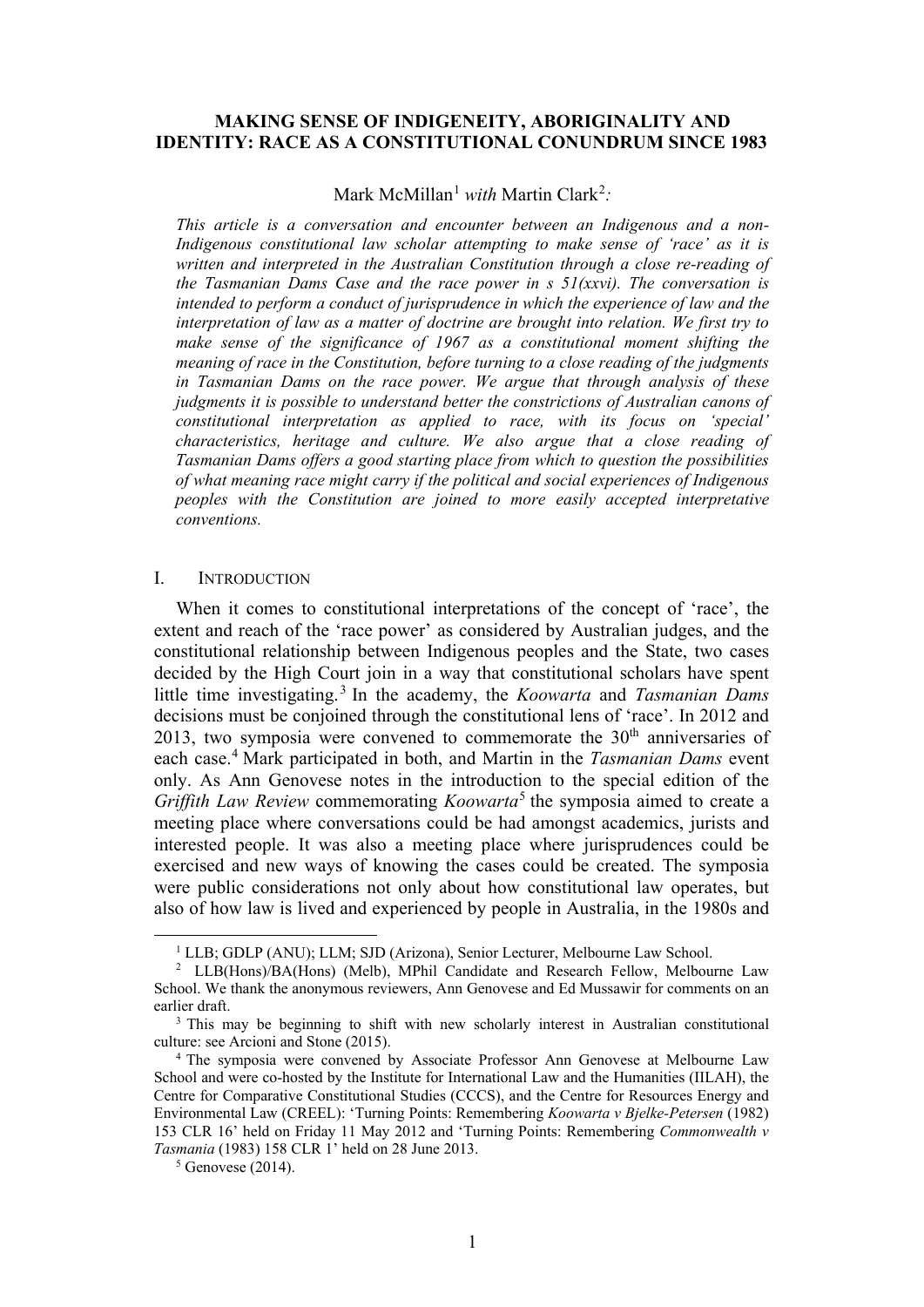since. In particular, the symposia joined *Tasmanian Dams* and *Koowarta* together by emphasising how these cases can be understood as an account of the relationship between Indigenous peoples, the Constitution, and the State in the 1980s. Emphasising this historical and political fact about what *Tasmanian Dams* and *Koowarta* carried as a question for law, and as a lived experience of law, the symposia created space to think through the collective effect of the cases. It also produced space for conversations between Indigenous and non-Indigenous Australian public lawyers, about the possibilities of different relationships between laws for example: a meeting place of jurisdictions, equally esteemed. Above all, the events allowed participants to story-tell how past constitutional experiences exist in a relationship with the legal present.

In this paper, we draw out some of these concerns. What we offer is a conversation between Mark McMillan (a constitutional scholar and jurist of the Wiradjuri nation and Australian law) and Martin Clark (an non-Indigenous Australian public and international law scholar) that we would like you to witness as a conduct of jurisprudence and as a meeting of our lived experiences and practice of law. Following the work of Shaunnagh Dorsett and Shaun McVeigh Mark has argued for the the assertion of indigenous jurisdiction or "speaking the

law" as an activity, <sup>[6](#page-1-0)</sup> 'an activity that must be practiced to be maintained"<sup>[7](#page-1-1)</sup>. The form and tenor of the conversation, what each of us bring through our own learning, teaching, and acting with the Australian Constitution, is intended to demonstrate that constitutional jurisprudence is about more than doctrinal or analytical interpretation, conventionally practised or understood. We want to argue, in particular, that how Indigenous Australians understood, and politically experienced, s 51 (xxvi) in the 1967 referendum and since then, has supplied alternate possibilities for constitutional interpretation of race. By placing this ontological and historical constitutional experience into conversation with a more traditional Anglo-Australian interpretative convention (a close reading of the race power arguments in the judgments in *Tasmanian Dams*), we suggest that the lived effects of law carry possibilities and challenges to the usual limits of accepted thinking about what 'race' means for Indigenous and non-Indigenous Australians in our Constitution today. Our conversation, in other words, seeks to place lived experiences of Indigenous peoples back into *Tasmanian Dams*, and to demonstrate that the constitutional conception of 'race' has since 1967 become more than an issue about a 'subject' of the law and more than a mere head of legislative power for the Commonwealth.

Our contribution to this issue of the *Griffith Law Review* in some ways takes up the questions raised by Sean Brennan and Megan Davis in the *GLR* special edition on the Koowarta Symposium. [8](#page-1-2) Brennan and Davis are also concerned with how 'race' is a constitutional question that requires judicial attention despite and after *Koowarta*, and remains an important basis from which the constitutional relationship between Indigenous peoples and the State can be understood. They argue that the *Koowarta* decision is in one sense a 'lost opportunity'; that the High Court could have dealt with the form and content of section  $51(xxy)$  in

<span id="page-1-1"></span><span id="page-1-0"></span><sup>6</sup> Dorsett and McVeigh (2012).

<sup>7</sup> McMillan (2014), p 118.

<span id="page-1-2"></span><sup>8</sup> Brennan and Davis (2014).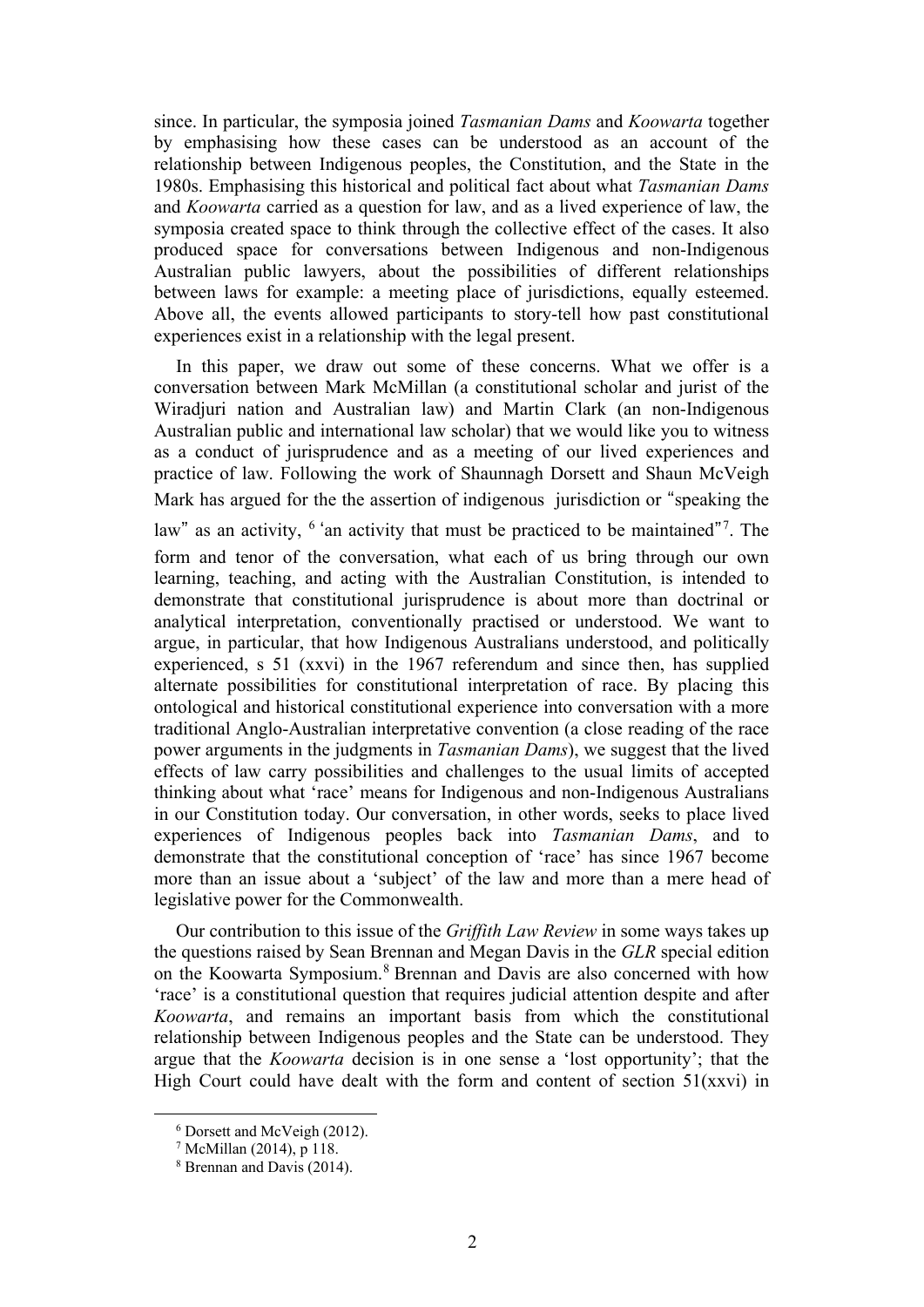ways that would make race a 'proper matter for constitutional law'.<sup>[9](#page-2-0)</sup> Brennan and Davis sought to do this by arguing how that opportunity might have turned out differently, within the bounds of 'legitimate' constitutional arguments.<sup>[10](#page-2-1)</sup>

We also understand that race remains a proper matter for constitutional law. Our focus, however, lies with how race is grappled with conceptually in *Tasmanian Dams* through a re-reading of the judgments. We emphasise 're' reading not just because of the temporal distance between 2013 and 1983 that runs through the contributions to this symposium, but also because of the intervening silence around a constitutional concept of race heard in Australia's courts and law schools alike. Unlike *Koowarta*, the majority in *Tasmanian Dams* did conclude that the challenged provisions were supported by the races power. In doing so, however, both minority and majority judges did not necessarily, or satisfactorily, deal with race as a constitutional concept that carried renewed, or altered, meanings, after the public engagement of Indigenous and non Indigenous Australians about 'race;' that were opened up by the referendum in 1967. Some judges refused to deal with race at all; for others they limited, or were limited by the forms of questions asked by the litigants in *Tasmanian Dams*, to a consideration of race that bound its meaning and jurisprudence to an ossified understanding of heritage or culture. We use *Tasmanian Dams* to explore these complexities, and how the traditions of interpretation and argument before the High Court, in 1983 at least, could not yet allow 'race' to carry any real content without recourse to racialised generalisations or inappropriate group categorisations.

The method and intent of our conversation, then, is intended to interrupt the course of the existing conversation about race in Australian scholarly constitutional debates. Western trained Australian constitutional lawyers remain comfortable at the level of arguing over the scope of a head of power. They ask, in relation to s 51 (xxvi), for example: What is a 'special' law? How is it 'deemed necessary'? Does 'for' the people of any race include beneficial as well as detrimental laws? What characteristics can distinguish racial groups? Must the law apply to all members of a race, or can subgroups be included? Focusing solely on these questions of constitutional interpretation absolves Anglo-Australian lawyers of the need to ask questions that Indigenous peoples and Indigenous jurists might want answers to. For example, what exactly is 'a race' for the purposes of the Constitution? Is there a dominant race? And is it from that determination (of which there is no explicitly stated determination) that all other races may be constructed? Can there ever be a law passed for white people based solely on a racial classification? Does the inscribing of racial superiority – of whiteness – into the Constitution make whiteness dominant for all time, due to the reasons for including the section in that form in 1901? What are the bases for determining the racial classification by which other races are constructed as being something that is particular to that racial group? And, importantly for this paper, does the experience of contesting the race power in 1967 change the conversation from race to indigeneity? A meeting of jurisprudences means all these questions are important for all participants. Rather than explore the parameters of 'legitimate' constitutional argument bounded by the first set of questions, we want

<span id="page-2-0"></span> $9$  Genovese (2014).

<span id="page-2-1"></span><sup>&</sup>lt;sup>10</sup> Brennan and Davis (2014).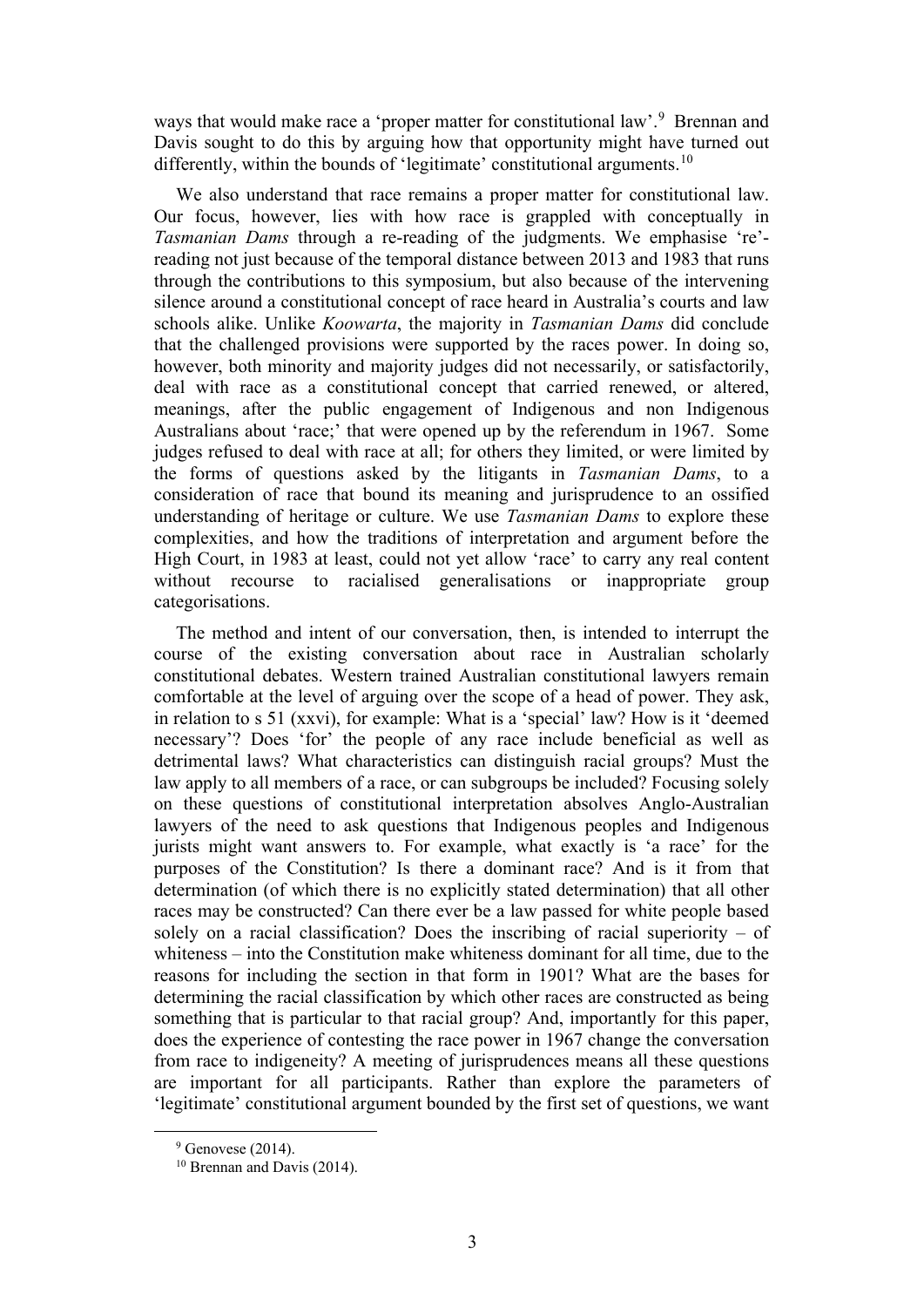to also explore what *Tasmanian Dams* both allows us to think – and prevents us from thinking – about possible constitutional concepts of race put into relation with Indigenous political experience in Australia. In this way, our conversation is intended to open up not only the limits and possibilities of what was said by the High Court in 1983, and in judgments since then, but to also show how this might matter to different audiences and participants of law.

In this spirit, Part I considers the role of 'race' as a concept before and after the 1967 Referendum, arguing that this change made race the 'everyday' for Aboriginal and Torres Strait Islander peoples in the exercise of their distinct jurisdictions with respect to 'race' and their relationship(s) with non-Indigenous people and institutions. Part II moves to try to make sense of race as a constitutional concept, bringing 1983 into conversation with today and suggesting that acknowledging race as a social construct means it no longer refers to anything that is either real or knowable — to society, to Parliament, and to the High Court. Part III moves to closely re-read the *Tasmanian Dam* decision. The difficulties of a constitutional concept of race quickly turn to an impossible task for legal interpretation, one which we hope the removal and replacement of  $s 51(xxy)$  will mean no Australian Court will have to contemplate again in interpreting the fundamental law of the Anglo Australia legal system.

## II. MAKING SENSE OF RACE AS A CONSTITUTIONAL CONCEPT BY MAKING SENSE OF THE 1967 REFERENDUM

There have been only a few attempts by judges to interpret the content of the constitutional concept of a race. Despite some such endeavours in *Tasmanian Dams* and in later cases such as the *Native Title Act Case* [11](#page-3-0) and *Kartinyeri* [12](#page-3-1) which clarified some questions and muddied others, we remain no closer to a judicial pronouncement of what a 'race' is for the purposes of the Constitution.'

Brennan J in *Tasmanian Dams* may well offer the best content to a concept of race that could be hoped for. Later decisions in the *Native Title Act Case* and *Kartinyeri* simultaneously clarified some questions and muddied others about the construction of the race power. Yet we remain no closer to a judicial pronouncement of what a 'race' is for the purposes of the *Constitution*. Rather than urging such a pronouncement we try to clarify a concept of race that connects heritage and Indigenous identity to race. We then look to special distinctions attaching to races – both of which emerge in *Tasmanian Dams* and are taken up by some judges in *Kartinyeri*  $13 -$  $13 -$  and conclude that race is indeterminate as an ordinary and as a constitutional concept. This is not a new suggestion. We return to this idea as a conclusion. In what follows we explore how the strictures of constitutional interpretation prevent the Court from approaching race as anything besides an 'everyday' idea, which ultimately prevents it from really dealing with the significance of the 1967 Referendum as a constitutional moment that rearranged what race means within Australian public law.

<sup>11</sup> *Western Australia v Commonwealth* (1995) 183 CLR 373 *(Native Title Act Case).*

<sup>12</sup> *Kartinyeri v Commonwealth* (1998) 195 CLR 337.

<span id="page-3-2"></span><span id="page-3-1"></span><span id="page-3-0"></span><sup>13</sup> See Gaudron J in *Kartinyeri v Commonwealth* (1998) 195 CLR 337, an approach discussed and endorsed in, eg, Malbon (1999).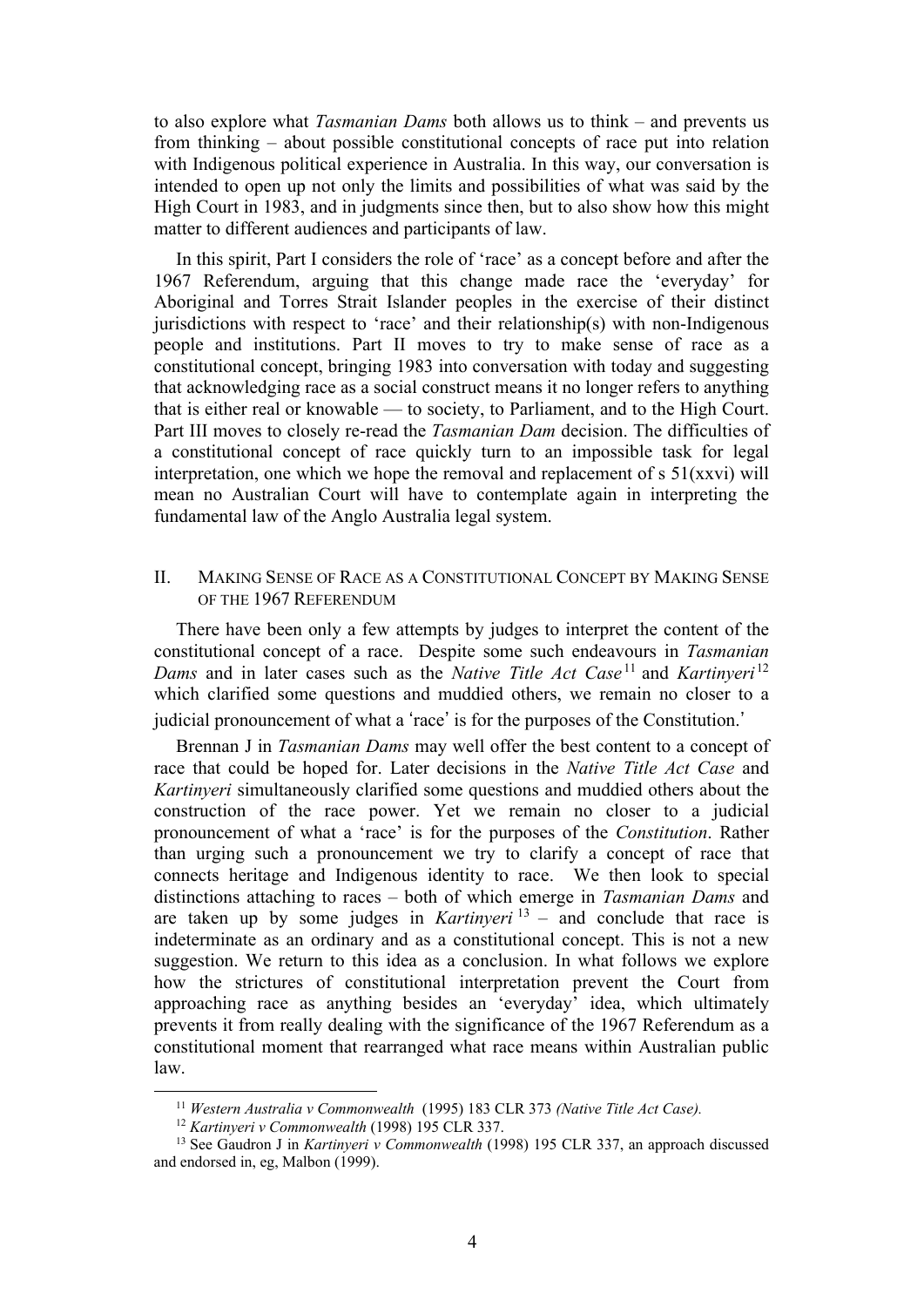What we take to be the most difficult conceptual question – what is a 'race' for the purposes of the *Constitution*? – does not receive a thorough answer from any judge in *Tasmanian Dams* for a myriad of reasons. The attention that it does receive is largely spent noting both the importance and difficulty of analysing it, without any real advance as to what it means. Race is acknowledged and assumed as a real category signifying some 'truth' that connects groups in Australian society, even as its demerits are noted alongside lamentations for Australia's brutal treatment of indigenous people – as if the maintenance of race as a concept tracking something 'real' about 'inferior peoples' was not used to justify exactly that conduct.

Australian canons of constitutional interpretation make the Court's elision of any close consideration the notion of race seem understandable. Questions of constitutional interpretation are only to be tackled if necessary for resolving the dispute before the court. In neither case was the argument raised that 'Aboriginal Australians' did not constitute a race.<sup>[14](#page-4-0)</sup> Moreover if that question did arise then, like the 'deemed necessary' aspect of the power, it might best be left to the resolution of the parliament (as Gibbs CJ arguably suggests in *Koowarta*). [15](#page-4-1) While the many other intricacies of the wording of the power were relevant for resolving that issue, the dividing question in both cases was the specificity or generality of the laws purportedly for protection of a race. But attention to the complexities of race as a constitutional concept was ignored in favour of platitudes about the difficulty of its resolution. Where the judges in *Tasmanian Dams* do expand on what might connect a racial group, their common language is that of heritage: the shared spiritual and religious beliefs, history and culture, and the preservation of each of these things, and as applied here, special to the Aboriginal race. The variety of Indigenous nations is regarded as a constitutional race only through its placement into a landscape, as indistinct museum pieces enduring – and enduring together as a race rather than as individual nations or tribes – only through whatever artefacts or relics of their heritage remain. The link to heritage is more palatable than assessing characteristics or disadvantages based on race – questions and purported realities more familiar to the founders than Australians of the 1980s – but those characteristics still sit in the background of the heritage approach. What can be said, in the majority's mind, is that the Aboriginal race has a particular link to kinds of practices and objects relevant to the commonalities of their race: rituals, spiritual and religious beliefs, artefacts, culture.[16](#page-5-0) But these are linked to the Aboriginal race, rather than to indigeneity or cultural or racial identity. A focus on *the Aboriginal race* as a monolithic entity, rather than overlapping or shared patterns of identity retains the same interest in

<span id="page-4-0"></span><sup>&</sup>lt;sup>14</sup> The argument that Tasmanian Aboriginals were extinct, and therefore no law could be passed for their benefit, was, however, raised by Mr Gleeson during argument in *Tasmanian Dams*: see *Commonwealth v Tasmania* [1983] HCATrans 24 (3 June 1986) 361. See also the response of Tasmanian Aboriginal Centre disputing that suggestion: *Commonwealth v Tasmania* [1983] HCATrans 26 (8 June 1983) at 517–9.

<span id="page-4-1"></span><sup>15</sup> See *Koowarta* (1982) 153 CLR 168, 187 (Gibbs CJ): 'may well be a law of the kind described in par (xxvi), if the definition of Aboriginal and Torres Strait Islander is not so wide as to include persons who are not of either race'. The comment might suggest that resolving a clear definition of a racial group is not an important question for the Court to resolve, and that in most instances it should defer to Parliament as the decider of what a racial group is.

<sup>16</sup> See also *Onus v Alcoa of Australia Ltd* (1981) 149 CLR 27 on standing being based on a custodianship interest held by the Aboriginal plaintiffs in that case.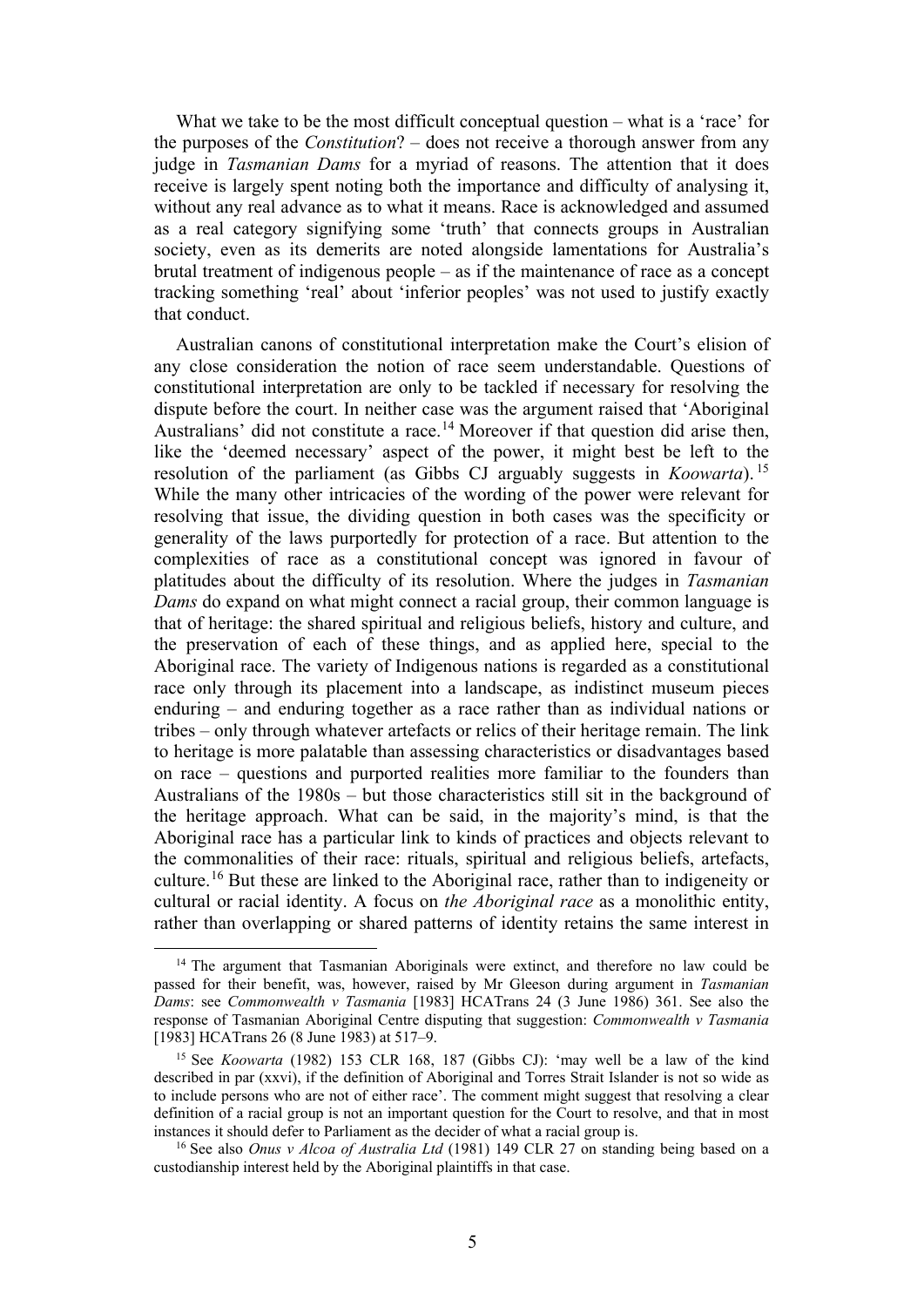origins, genealogy, biology and fixedness – the suggestion that something about this purported race includes a need for particular objects – that keeps that idea of special disadvantage central, alive and doing crucial constitutional work.

The history of the 'race' power has been told (and experienced) differently by Aboriginal peoples, Australian historians and constitutional scholars. Bringing these into relation is part of having this conversation. Australian historians Bain Attwood and Andrew Markus have made clear in their work that one purpose of the 1967 referendum was to educate the populace about the impact of excluding Aboriginal people from the *Constitution.* [17](#page-5-1) Those activists did this by demonstrating that Aboriginal people were not considered part of the constitutional meaning of race in 1901; that at that point race related to sinister 'outsider' qualities that had to be controlled. As Bain and Attwood suggest, the referendum campaign was responsible for educating the majority about the 'race' power and its effect or reach *for* and *to* Aboriginal people.[18](#page-5-2) It is little wonder then that outsider views of 'race' were used to implement and sustain the 'white Australia' policy. Today when we think of 'race' in constitutional terms we subconsciously connect Aboriginal and 'race' together. This is because of the 1967 referendum. 1967 changed the nature of the conversation about the constitution, race and Aboriginal people. This was not always the case. We must be mindful that Aboriginal people were specifically and consciously excluded from the 'race' power. More importantly we must remember that Aboriginal people were excluded from any social understandings of 'race' or the social and legal developments of the conception itself.

In its pre-1967 wording, s 51(xxvi) authorised the Commonwealth parliament to make laws for the 'peace, order, and good government of the Commonwealth with respect to the people of any race, other than the aboriginal race in any State, for whom it is deemed necessary to make special laws'. The framers were entirely unconcerned about the status of Aboriginal people, their inclusion in the *Constitution*, or the need for federal parliament to legislate in relation to them.<sup>19</sup> It is argued that the framers' concerns were all about non-white immigrant workforces.: Kirby J stated in *Kartinyeri[20](#page-5-4)*

The Convention Debates, particularly that of the Melbourne Convention of 1898, show that some delegates wanted to retain power for the States, and to permit the Federal Parliament, to enact laws far from beneficial for people of minority races (such as Chinese in factories and shops(282), "Asiatic or African....miner[s] and so on

<sup>[21](#page-6-0)</sup> The race power is said to relate to 'persons' — not individual humans, but a collective legal person of a 'race' — referred to in the same breath as constitutional corporations and foreign sovereigns.<sup>[22](#page-6-1)</sup> The only other reference in the text to 'aboriginal' appeared in s 127, which excluded 'aboriginal natives' from Commonwealth and State census counts. The 1967 Referendum reshaped s 51(xxvi) by removing 'other than the aboriginal race in any State', and repealed s

<span id="page-5-0"></span><sup>&</sup>lt;sup>17</sup> Attwood and Markus (2007).

<sup>&</sup>lt;sup>18</sup> Attwood and Markus (2007).

<span id="page-5-1"></span><sup>&</sup>lt;sup>19</sup> See, eg, Sawer (1966).

<span id="page-5-2"></span><sup>20</sup> *Kartinyeri v Commonwealth* (1998) 195 CLR 337 as per Kirby J p403

<span id="page-5-3"></span><sup>&</sup>lt;sup>21</sup> Sawer (1966) at p 20.

<span id="page-5-4"></span><sup>22</sup> As in, eg, *Strickland v Rocla Concrete Pipes Ltd* (1971) 124 CLR 468, 507 (Menzies J).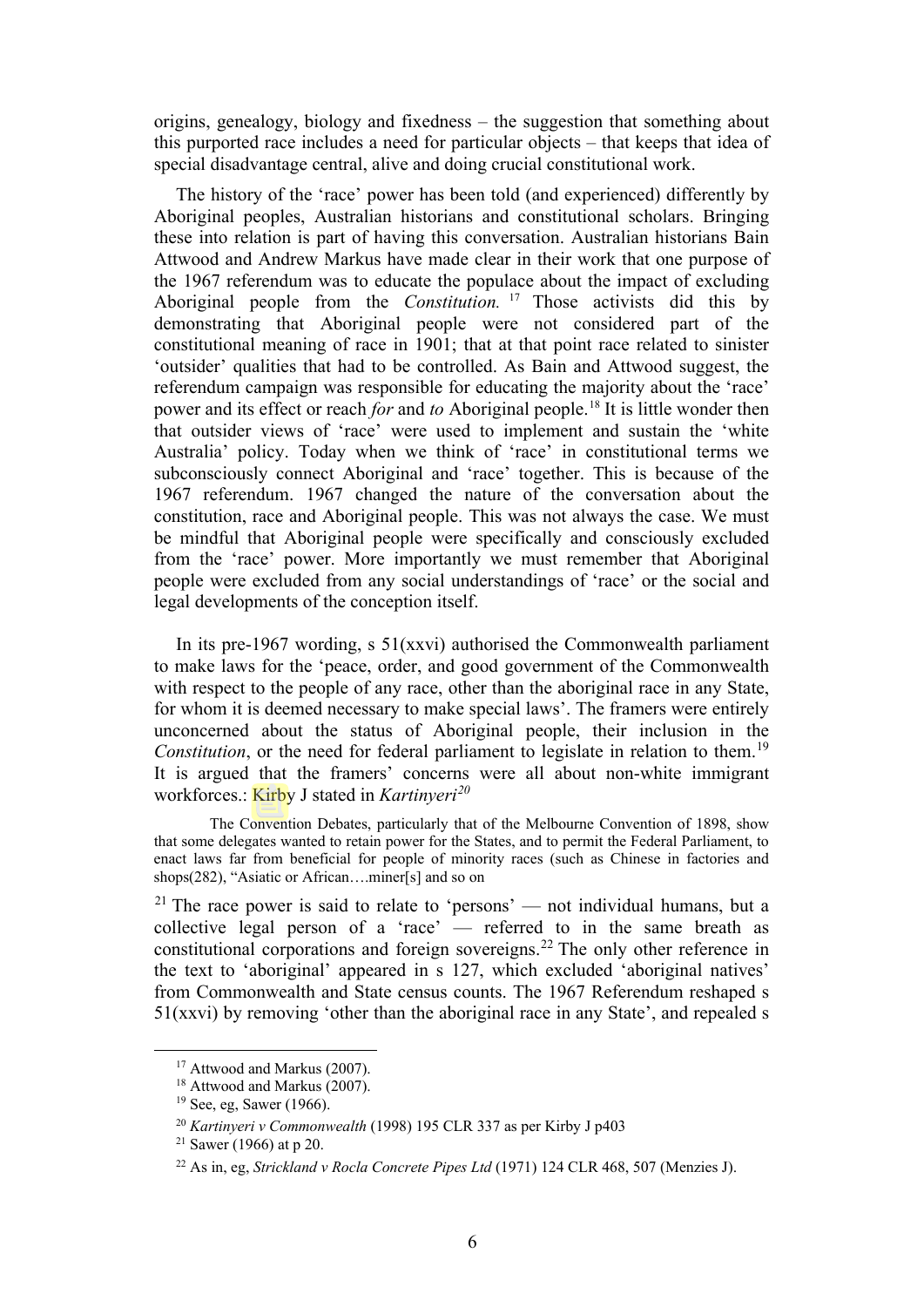127 entirely. It is important to remind people of the severity of these clauses. We deal with them in reverse order.

Section 127 directly ensured that Indigenous Australians were irrelevant to the mechanics of Anglo-Australian law-making in the federal parliament, so the State rules, laws and processes developed to keep them less than human could not bechallenged Constititionally. Making us human at Federation would have effectively acknowledged that the acquisition of the territory that is now Australia was incorrect at law; both international and common. The doctrine of *terra nullius* is implicated in the *Constitution*, not because of its lack of attention to it, but because allowing Aboriginal and Torres Islander people to exist within the *Constitution* itself would be legal recognition that the mode of acquisition was – in *fact* and *law –* incorrect. By excluding the Commonwealth from the State legislatures' desire to 'smooth the pillow of the dying breed' – or said another way, genocide<sup>[23](#page-6-2)</sup> – was more than just the States wanting control of the land on which Aboriginal peoples were confined, and then policed (though this was certainly the purpose of s  $51(xxy)$ ). Section 127 is a reminder of how sinister the legal system was (and remains, despite its removal) in ensuring that its own legal shortcomings would not and could not be addressed, thereby perpetuating the justification that Australia was indeed *terra nullius.* Not counting Aboriginal and Torres Strait Islander peoples in the census for the purpose of democratic ideals and the advancement of the rule of law was more about the shaky foundations of the acquisition itself than it was about racial superiority.

Likewise, s 51(xxvi) had a severe and sinister purpose of leaving Aboriginal and Torres Strait Islander peoples to the States to control, police, quarantine and eliminate. State responsibility for governing Aboriginal peoples stemmed from each State's interest in retaining control over powers of land management and policing. Indigenous people remain part of the landscape as wildlife or property to be managed – albeit capable of crime – soon to disappear; by dying out, being bred out, or being socialised out of Australia forever. The reference to 'aboriginal race' for the purpose of s 51(xxvi) forbade the humanising of Aboriginal people. The purpose of leaving Aborr allowing us to become real, a result enlivened by s 127 removing Aborigines from census counting that is fundamental to democracy and the rule of law. But to what 'other' races – other than the 'white' race or the 'aboriginal' race – was s  $51(xxyi)$  intended to apply? The conventional narrative holds that immigrant worker races were the major subjects of s 51(xxvi) and that Indigenous people were presumed by the drafters and white Australia alike to be a small, dwindling and soon to be dead race, whose passing could be managed adequately by the States. <sup>[24](#page-7-0)</sup> The drafters' discussions were close to silent on Aboriginal peoples in general, and entirely silent on their interests in the new nation. This new nation, whilst denying them individual legal personality, recognised their existence in the text as a collective 'the aboriginal race'; but only for the purpose of excluding them as a collective concern for white Australia. The silence of 1901 is partly about federal–State relations. But the neglect also reflects an inability to conceive of how the new federal government could or would have any capability or interest in dealing with Indigenous peoples. Understanding the

<span id="page-6-2"></span><span id="page-6-1"></span><span id="page-6-0"></span><sup>23</sup> 'Genocide' was used in the draft report in the *Bringing them Home* inquiry, headed by Sir Ronald Wilson. It was removed as too harsh for the white audience. See Tatz (1999).

<sup>24</sup> See, eg, Williams and Bradsen (1997) 105–113; French (2010) 181–185; Castles (1982).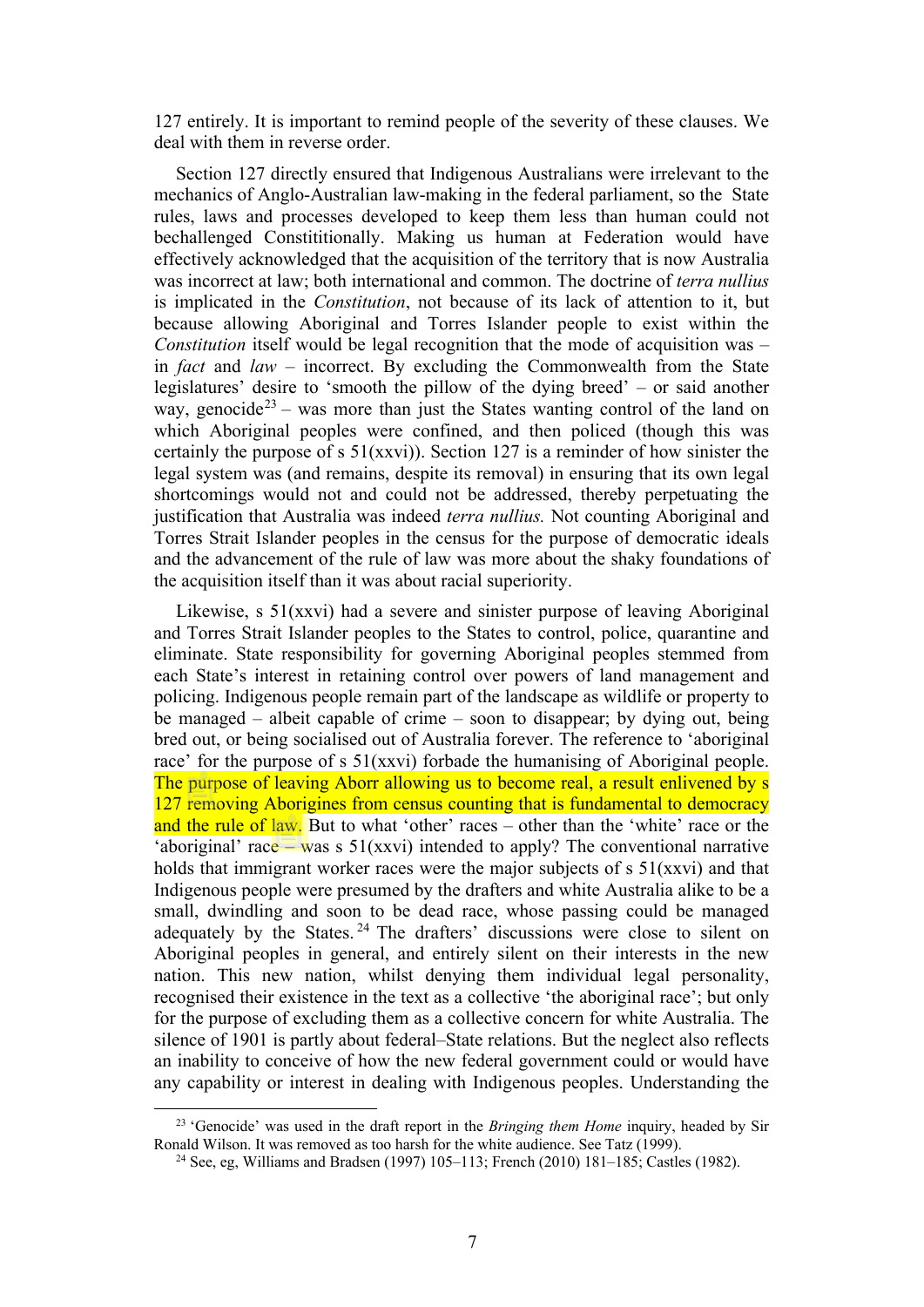significance of 1967 is also partly about federal–State relations, but with the sentiments of 1901 somewhat reversed. In removing the words 'other than the aboriginal race in any State' from s 51(xxvi) and deleting s 127, the 1967 Referendum gave the Commonwealth power to legislate for Aboriginal peoples and solidified a constitutional status of formal equality and concern matching that granted to white Australia. But that status was not equal but instead 'special'. Changing the original words of  $s \frac{51}{xv}$  placed the Commonwealth's capacity in the language of problems: 'special', 'deemed necessary' – also meaning 'deficient', 'less than', 'other' from the white race – with Indigenous peoples now the only race left to legislate for.

For Aboriginal lawyers attempting to live with and do justice to the legacy of 1967 – because 1967 changed the expectations and demands of our families, communities and nations' lives – is the permanent reminder of the efforts (including demands and expectations) of Indigenous activists that represented our families and communities that led to the referendum, and entrusted the *Constitution* itself to remind all Australians of the place and role of Aboriginal peoples as a distinct group worthy of a national relationship that is distinct from any other segment of Australian society – that is what the acquisition of the land mass demands in Western legal systems and international law.

To return to our interest in race as a constitutional concept, 1967 is not just a removal of the 'aboriginal race' from State responsibility, but also involves a profound change in the constitutional concept of race. The way in which the *Constitution* of 1901 dealt with race and Aboriginality is acknowledged as a reprehensible failure; and the overwhelming majority of the nation voted for a move towards inclusion and the recognition of us as having our own 'law and customs' that must exist within the constitutional framework. The High Court in *Tasmanian Dams* moves too – yet in its construction of the power it remains unable to deal with the significance of 1967 or the complexities of a constitutional concept of race.

The High Court has also struggled with the social – or humanising – impacts of the constitutional referendum when deploying constitutional interpretation rules. Constitutional interpretation – both then and now – requires a focus on text and structure. This leaves the High Court ill-equipped to make any significant assessment of the significance of social movements or changes in political worldviews that might affect how we understand our *Constitution*. *Koowarta* and the *Tasmanian Dam Case* show that however we might understand that significance, it is not something that slips easily into canons of constitutional interpretation. Even after sensitivity to historical texts and context is acknowledged as important for constitutional interpretation,  $25$  the problem remains the same. In the later case of *Kartinyeri v The Commonwealth of Australia*. [26](#page-8-1), in which the justices employ a range of approaches to constitutional construction, only Kirby J made a significant attempt to embed into s 51 (xxvi) the unspoken requirements to see the 1967 referendum as being about people (Aborigines) not just 'law'. The other judgments exemplify that the Court in 1998 still seems no better placed to grapple with that significance, other than to focus

<span id="page-7-0"></span><sup>25</sup> *Cole v Whitfield* (1988) 165 CLR 360.

<sup>26</sup> *Kartinyeri v Commonwealth* (1998) 195 CLR 337 as per Kirby J pp386 - 422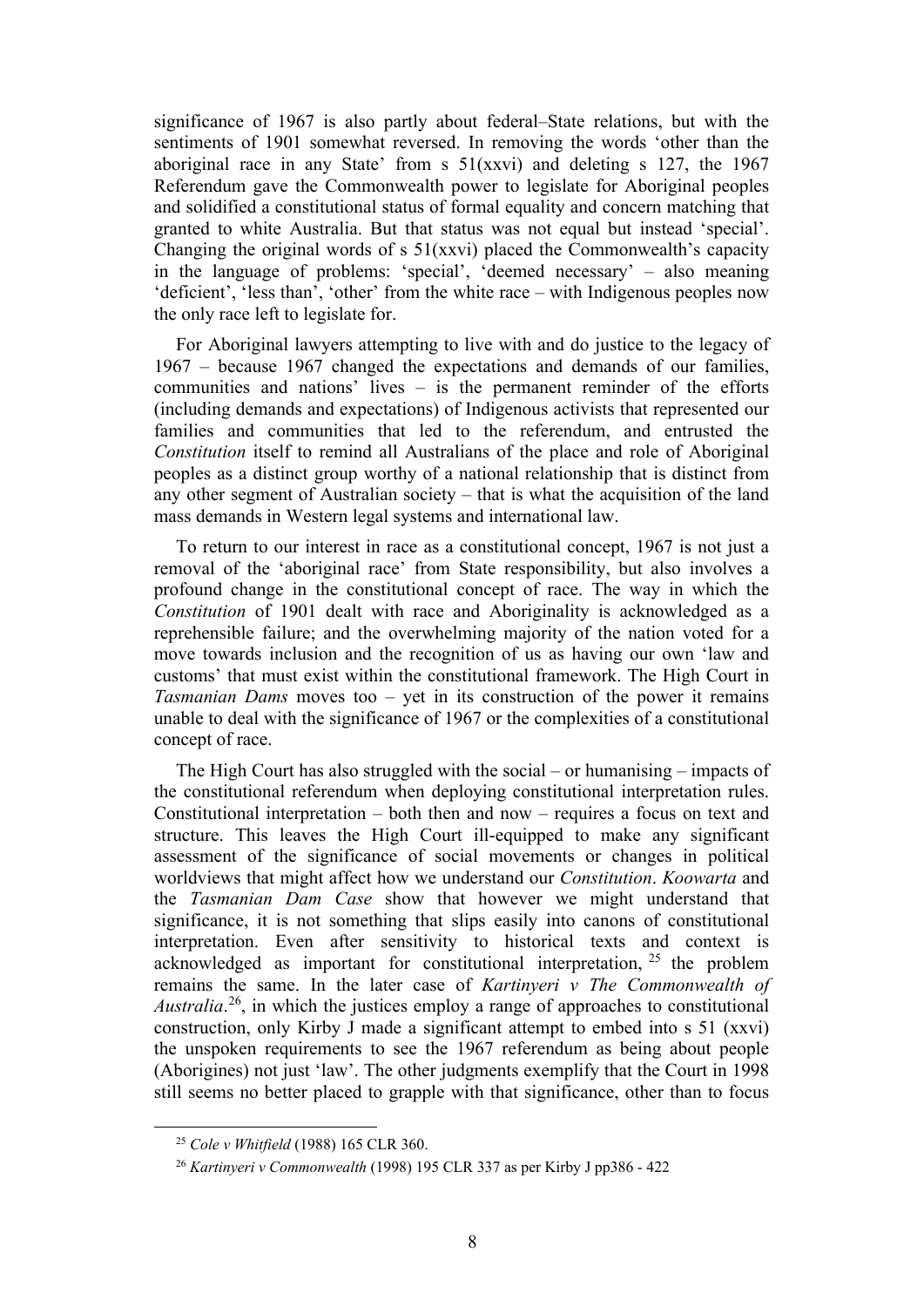on how the text itself was changed in 1967. <sup>[27](#page-8-2)</sup> Gaudron J, for example, characterises the 1967 amendment as 'minimalist':

As a matter of language and syntax, it did no more than remove the then existing exception or limitation on Commonwealth power with respect to the people of the Aboriginal race. And unless something other than language and syntax is to be taken into account, it operated to place them in precisely the same constitutional position as the people of other races.<sup>[28](#page-8-3)</sup>

In holding that 1967 changed only the limits and not the nature of the power in s 51(xxvi), Gaudron J avoids the need to inquire into the significance and aims of 1967. The issue of the intention of the electors could be put to one side, because at stake is the scope of the power, whether it permits beneficial laws only – and not whether 1967 changed the meaning of 'race': '[w]hatever the international standards and community values in 1967 and whatever the intention of those voting in the 1967 referendum, the bare deletion of an exception or limitation on power is not, in my view, capable of effecting a curtailment of power'.<sup>[29](#page-8-4)</sup> This might seem dismissive of the efforts of 1967, but we read it as simply acknowledging that there is no judicial language with which the High Court can evaluate social movements and their impact on texts.

Legal education is also part of the inability to work through some of the difficult issues about race that arose in *Koowarta* and *Tasmanian Dams*. Western legal education is premised on two things: first, that there is *only* one legal system and that system recognises only those jurisdictions that exist independently and outside it; and secondly, that the *only* role of a lawyer is to perpetuate that legal system. Ann Genovese and Maureen Tehan teach a subject at the Melbourne Law School called *Encounters*. Its aim and purpose is to train students away from thinking about laws as passive and outside of the reach of people. They propose that the legal system and people are in a different relationship to Aboriginal systems of law and ways of knowing. The course takes its cues from, and bases its reading list around the work of, Indigenous jurisprudents, to see what we can learn about how to conduct western jurisprudence in a different way that takes responsibility for its own traditions, and remains open to a lawful encounter with indigenous peoples. Their point, also shared by many others,<sup>[30](#page-8-5)</sup> is that Western legal education itself creates an ontology – a way of being and knowing – but that this is unacknowledged or obscured by the system of law itself. Legal training can transform or even sever an individual's relation to social change. Too often Western lawyers are removed from popular movements: their focus on public and private institutions lead them to think about laws reach of, and to, people. They propose that the legal system and people are in a different relationship to can become or replace the actual historical event. [31](#page-9-0) In understanding law's involvement in social change, the focus remains on the 'landmark' rather than the social upheavals that predate it. Those questions do not interest judges and lawyers within their institutional roles; and the more sophisticated response is that

<span id="page-8-4"></span><span id="page-8-3"></span><span id="page-8-2"></span><span id="page-8-1"></span><span id="page-8-0"></span><sup>27</sup> We raise this point briefly. An interesting and thorough reading of *Kartinyeri* that takes a perspective from Gadamer's hermeneutics can be found in Reilly (1999).

<sup>28</sup> *Kartinyeri* (1998) 195 CLR 337, at 361.

<sup>29</sup> *Kartinyeri v Commonwealth* (1998) 195 CLR 337, at 363.

<sup>30</sup> See eg Curthoys, Genovese and Reilly (2008); Dorsett and McVeigh (2007); Black (2011)

<span id="page-8-5"></span><sup>31</sup> See Rajagopal (2003) 233.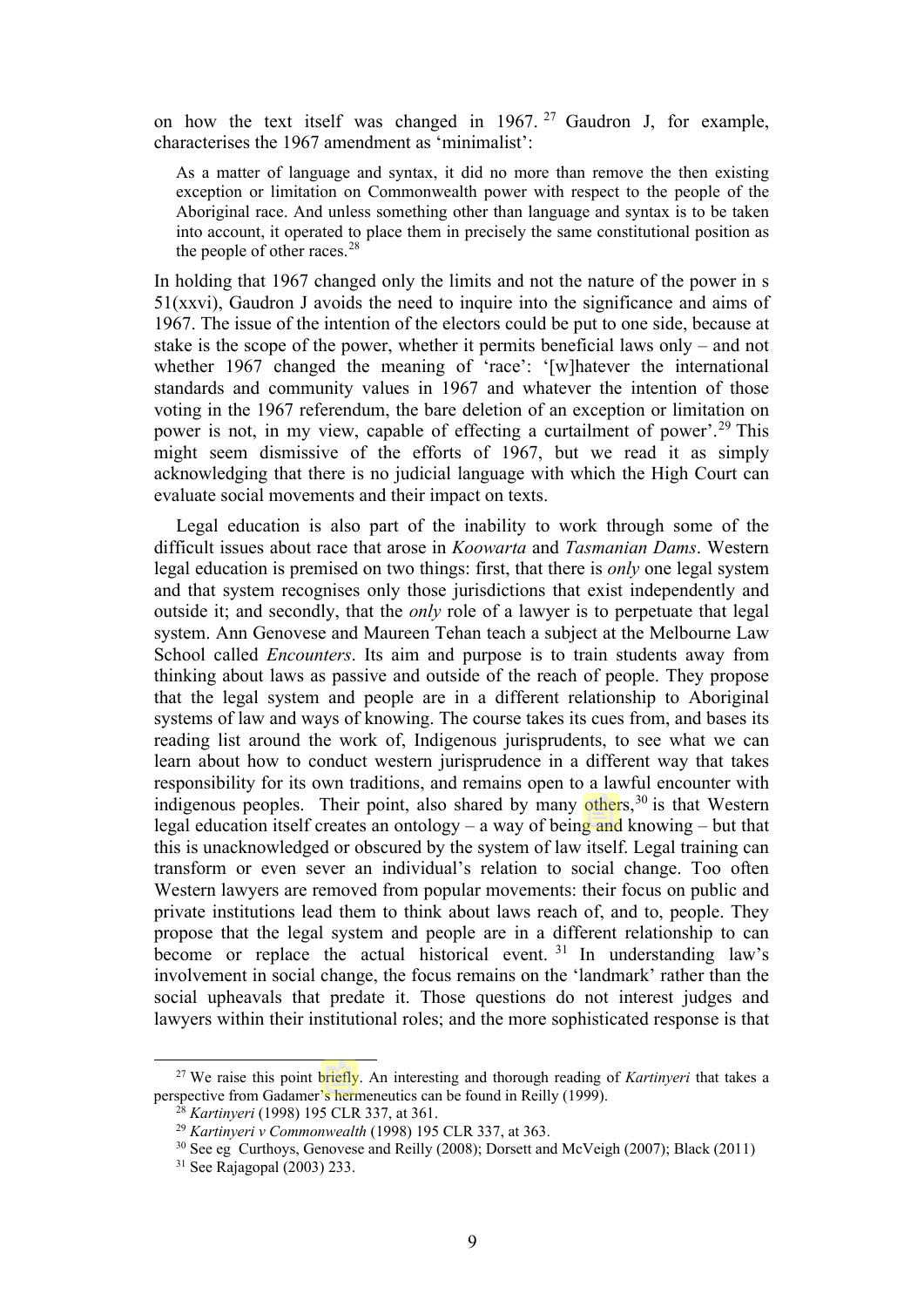they cannot be of interest for the determination of legal questions because it is said they must stay irrelevant to those determinations. This is not the only possible ontology, and a crucial purpose of these symposia has been to challenge this singularity.<sup>[32](#page-9-1)</sup> As a Wiradjuri jurist and Western trained lawyer, I do not have that same ontology. The conversation between the current authors is a meeting place of the ontologies, a place of hope; that complex issues raised in the cases can be engaged with differently. This meeting of ontologies seeks to provide other constitutional lawyers with the willingness and ability to see these two cases differently; when it comes to Indigenous peoples and our relationship to the 'people' this can – and in our view *must* – be characterised differently. Otherwise for other constitutional lawyers and scholars the issues of the Indigenous space in the cases will be one of a wasted constitutional opportunity. Judges sometimes lament academic opinions on 'wasted opportunities', but judicial refusal or inability to think through race as a constitutional concept is itself revealing about the links and silences lying between Australian constitutional law and Indigenous peoples.

Re-thinking and re-characterising the race power and the Indigenous–State relationship likely starts with a new constitutional attitude towards 1967. How might we re-think the 1967 referendum as a social movement taken up by law? The referendum required and demanded that the relationship between Indigenous peoples and the Commonwealth can be characterised in the language of 'benefits' that may come from nationally mandated laws, policies and practices aimed at ameliorating the interruptions to our very lives – as individuals, and as distinct governing bodies. 1967 was the social mandating of a particular relationship between Aboriginal and Torres Strait Islander peoples and nations. The effect must be that constitutional arrangements *must* be capable of recognising that Aboriginal and Torres Strait Islander peoples as exercising their own jurisdictions independent of the Western legal system. The 1967 referendum was the constitutional requirement to pay attention to society's demand that the Commonwealth – through legislative power (that is, the 'people') – have a unique and distinctive legal relationship with Aboriginal and Torres Strait Islander peoples and nations. The 1967 referendum was not merely a grant of legislative power to the Commonwealth. Articulating it as simply allowing the Commonwealth a head of power denigrates the role and place of the 'people' in the *Constitution*. Further, such characterisation of the legal effects of the 1967 referendum diminishes Aboriginal and Torres Strait Islander legal and jurisdictional capacity within the constitutional framework, placing them *within* the legal framework and *subjected* to the Commonwealth's legislative whim. That was *not* the purpose of the referendum and it certainly was not the understanding of Aboriginal and Torres Strait Islander peoples' expectations when they were encouraging the 'people' to amend their *Constitution*.

Such explanations of the legal effect of the decisions by the High Court in both *Koowarta* and *Tasmanian Dams* misunderstands and diminishes the expectation and demands of Aboriginal and Torres Strait Islander peoples' relationship with the 'people' in Australia's constitutional form. Legal scholars that participate in the perpetuation of legal orthodoxy around Indigeneity and 'race' and the role of the constitutional demand of the 'people' in amending  $s \frac{51}{xv}$  in 1967 are

<span id="page-9-1"></span><span id="page-9-0"></span><sup>&</sup>lt;sup>32</sup> See for example Bauman and Glick (2012), Genovese (in this issue) and Genovese (2014).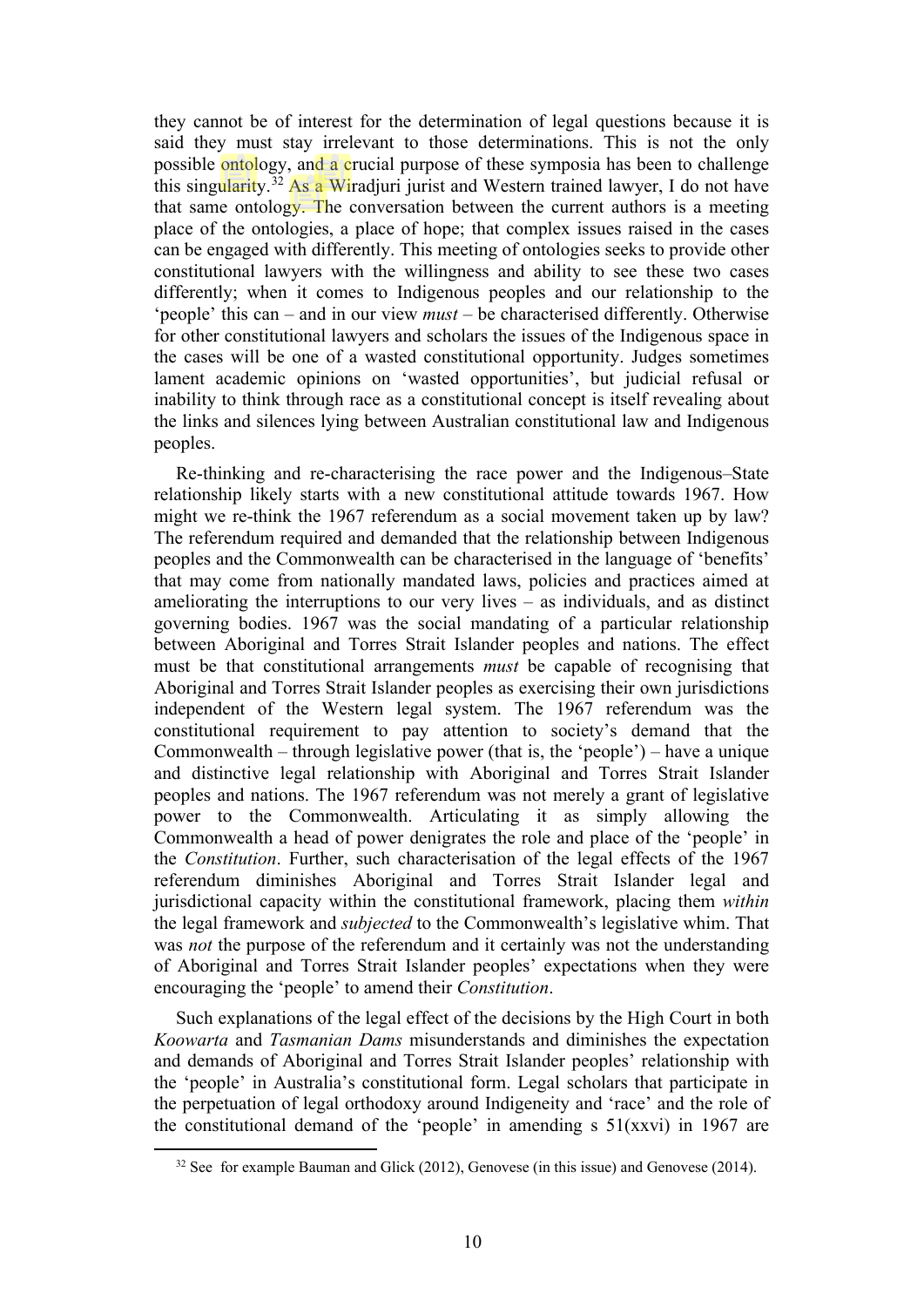actively perpetuating the misunderstanding of the Court about the legal demands and expectations of Aboriginal and Torres Strait Islander peoples since 1788 and the constitutional relationship that was demanded of the 'people' since 1967. It is frustrating as an Indigenous constitutional lawyer that such connections and conceptions of the relationship between the 'people' and Aboriginal and Torres Strait Islander peoples must be explained in such nuanced terms. For Aboriginal and Torres Strait Islander peoples that have had to experience the *Constitution* in intimate (and often conflicting ways) this *is* the way *we* understand the 1967 referendum. This is the *only* way that I understand s 51(xxvi) as a Wiradjuri jurist and academic and a Western legally trained constitutional and public law scholar. And why? Because this is the way Indigenous people *experience* the race power. It is not merely a change that is observed to give the Commonwealth a head of legislative power. It is the place where I have a constitutional relationship with the 'people'. The referendum created the space in which the Western legal system *must* accept Aboriginal and Torres Strait peoples' distinct legal rights to retain and maintain our distinct place within the Australian governing framework and that any laws passed with respect to us are for our relationship *with* the state and that such laws are fair and do not harm us as Aboriginal and Torres Strait Islander peoples: as all laws should aim to do for all people.

# III. *TASMANIAN DAMS*: HERITAGE, SPECIAL DISTINCTIONS AND THE CONCEPT OF RACE

Both *Koowarta* and *Tasmanian Dams* had at their core a fundamental disconnection between Aboriginal peoples (as human beings) and the laws that sought to 'protect' them,<sup>[33](#page-10-0)</sup> supported by the race power. To make any sense of the complexity of this one issue alone (and there were many other legal issues before the Court in both cases) was a monumental judicial undertaking. Each judge one issue alone (and there were many other legal issues) *Tasmanian Dams* reveals a different set of uncertainties and peculiarities about what race actually mea[ns](#page-10-1) in constitutional interpretation. These problems were raised briefly in *Koowarta* and further developed in *Tasmanian Dams*, but what passes as answers to them ultimately remain divergent and unclear. The lack of clarity in both cases may well be explicable through several factors: the strictures of constitutional jurisprudence; the time within the century that such matters came before the Court; the legal and policy environment in which the cases were being litigated; and the public discourse more generally about rights and their placement within the structure of constitutional arrangements.

In the *Tasmanian Dam Case*, four judges held that ss 8 and 11 of the *World Heritage Properties Conservation Act* were supported by the race power. The general conclusion among the majority — though supported by different reasoning — was that a law protecting cultural heritage is a special law for the purposes of the power because the Aboriginal race has a special need for the protection of its cultural property. For the majority, the fact that the cultural and archaeological sites were of significance to the whole of humankind as well as to the Aboriginal race did not prevent the race power from supporting the law. For

<span id="page-10-1"></span><span id="page-10-0"></span><sup>33</sup> The *Racial Discrimination Act 1975* (Cth) and the *World Heritage Properties Conservation Act 1983* (Cth), respectively.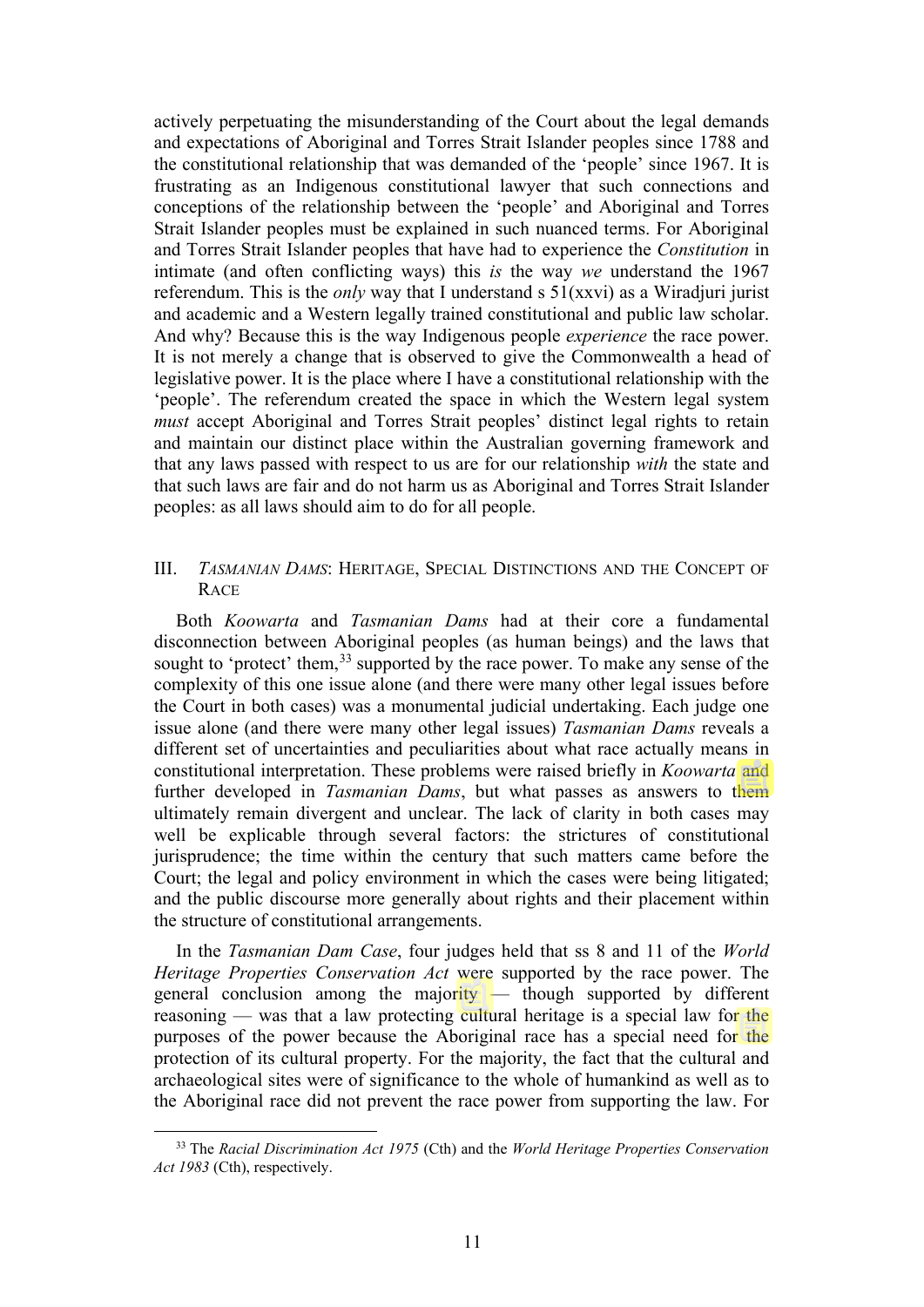the minority, the sites were of significance to all Australia, not just Indigenous peoples, and therefore were not 'special' to the latter. In *Tasmanian Dams* we see further exploration of the difficulties of the race power and now an explicit and close link between race and heritage. Certainly the case did focus on a law protecting heritage, so a close discussion of heritage is to be expected. But ideas of heritage now become a central part of the way a constitutional concept of race is articulated (as nascent as that concept was). The language of heritage as an attribute of the 'Aboriginal' race worth 'protecting' operates to dehumanise us as living humans and limits the possibility of a constitutional exploration of the race power that is not grounded in the intention of the power as enlivened and modified by the 'people' with the 1967 referendum. Each of the judgments, to which we turn now, insofar as they consider race at all examine it through heritage and, in more sophisticated analyses, culture and identity. We deal with them in order of the attention and consideration they devote to race.

# **3.1 The Majority**

The majority in Tasmanian Dams laid the foundation for the conceptions of race that we use today in constitutional interpretation. It may be easy to forget that *at the time* the judges were advancing and grappling with a constitutional conundrum – not of their making – about the silence of 'race' in the courts and in the constitution for 82 years. They were working within the limitations and strictures of judicial decision-making: the issues and arguments as presented to them by the parties, and within the rules of interpretation. Instead of dealing with what is missing in the judgments in comparison with today's understandings, we seek to demonstrate the conundrums that each judge struggled with.

We deal with Mason J first because his judgment does not engage with race as a concept, but instead connects race, culture and heritage through a language of protection, which we suggest is problematic. Rejecting Tasmania's narrow construction that suggested a law supported by  $s \frac{51}{(xxv_i)}$  must focus on rights between or within racial groups, Mason J took an expansive view of the power, stating that it could support laws '(a) to regulate and control the people of any race in the event that they constitute a threat or problem to the general community, and (b) to protect the people of a race in the event that there is a need to protect them'.[35](#page-11-0) The power is about threats, problems or protection connected to a racial group. Mason J accepted that a distinction between injury to individual members of a race and broader injuries to cultural heritage can be drawn, but rejects any need to draw it for a power so broadly expressed. Rather than separating race and heritage, Mason J draws a close association between them, so much so that for the purposes of the law at issue in *Tasmanian Dams*, race becomes effectively synonymous with heritage:

[T]he cultural heritage of a people is so much of a characteristic or property of the people to whom it belongs that it is inseparably connected with them, so that a legislative power with respect to the people of a race, which confers power to make

<span id="page-11-0"></span><sup>35</sup> *Commonwealth v Tasmania* (1983) 158 CLR 1, at 158.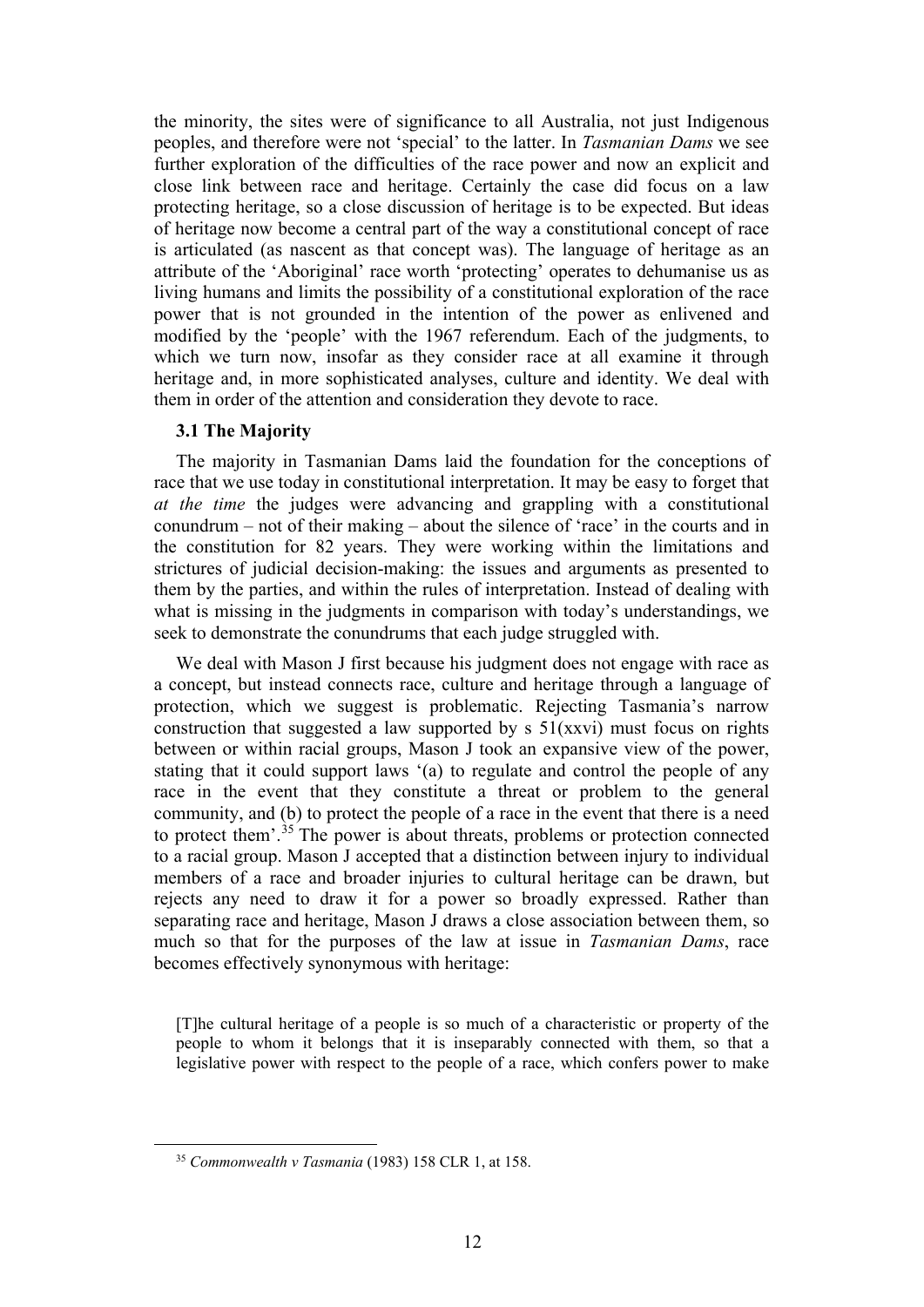laws to protect them, necessarily extends to the making of laws protecting their cultural heritage.[36](#page-12-0)

The 'inseparable connection' between culture and race extends the reach of the power, articulated as protection. Mason J then moves from the general to the specific: 'A law which protects the cultural heritage of the people of the Aboriginal race constitutes a special law for the purpose of par (xxvi) because the protection of that cultural heritage meets a special need of that people'.<sup>[37](#page-12-1)</sup> Applied here, people of the Aboriginal race have a special need for the protection of cultural heritage. Relics of significance to humankind as a whole may have 'a special and deeper significance' to a particular race: 'Thus an Aboriginal archaeological site which is part of the cultural heritage of people of the Aboriginal race has a special and deeper significance for Aboriginal people than it has for mankind generally'.<sup>[38](#page-12-2)</sup> Besides making this close connection between race, culture and heritage, Mason J avoids any inquiry into the concept of race itself, and ends his analysis there. What is glossed over in this approach is that sites have particular significance for particular groups of Indigenous Australians, as markers of the place and ontology of a particular group. Certainly, the overall heritage of Indigenous Australia is important for people of all Indigenous nations (or really any person), and as Mason J rightly notes, special and deeper significance should not detract from general significance. But connecting particular sites to the 'Aboriginal race' across Australia ignores the diversity of Indigenous nations as political bodies with individual histories and membership. It posits race as the first connection where a national one should lie.

Unlike Mason J, the judgments of Murphy J, Deane J and Brennan J each consider the meaning of race itself, albeit in stilted ways. We deal with them in order of increasing attention to the complexities of race as a constitutional concept: Murphy J offers brief reflections, Deane J some consideration, and Brennan J the most consideration that foregrounds race's centrality as a concept though in an ultimately unsatisfactory way.

Murphy J does so briefly, with a simplistic gesture towards the complexity of the idea that draws explicitly on the 1967 Referendum:

Whatever technical meaning 'race' might be given in other contexts, in the *Australian Constitution* it includes the Aboriginal and Torres Strait Islanders and every subdivision of those peoples. To hold otherwise would be to make a mockery of the decision by the people to delete from  $s \frac{51}{xv}$  the words 'other than the aboriginal

<span id="page-12-1"></span><span id="page-12-0"></span><sup>36</sup> *Commonwealth v Tasmania* (1983) 158 CLR 1, at 159.

<sup>37</sup> *Commonwealth v Tasmania* (1983) 158 CLR 1, at 159.

<span id="page-12-2"></span><sup>38</sup> *Commonwealth v Tasmania* (1983) 158 CLR 1, at 159.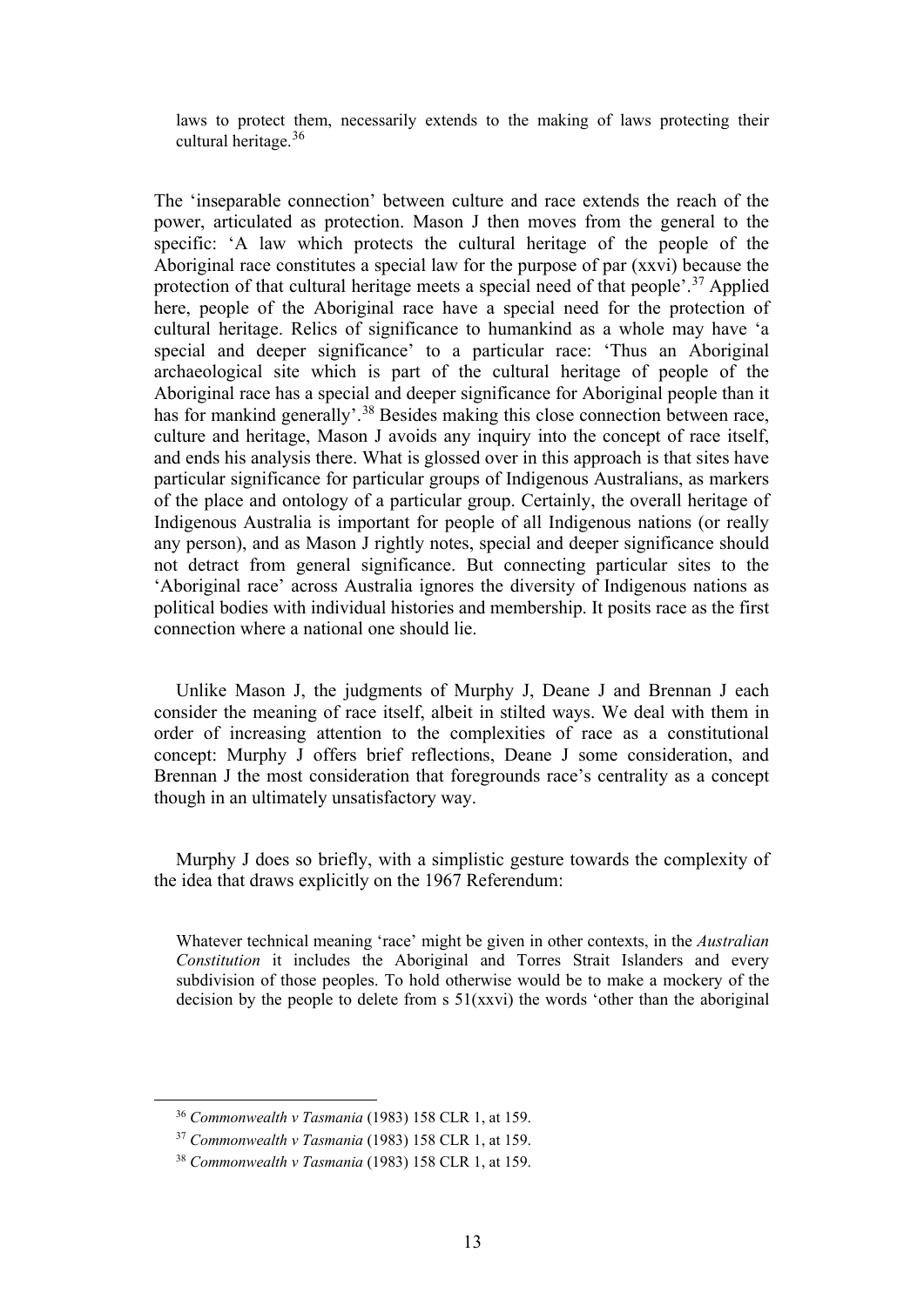race in any State' which was manifestly done so that the Parliament could legislate for the maintenance, protection and advancement of the Aboriginal people.<sup>[39](#page-13-0)</sup>

Murphy J likewise looks to the protection of history and culture as a special circumstance. After canvassing a similar dispossession story to that told by Deane J, Murphy J states that

Because of the attempted genocide of the Aboriginal race in Tasmania, which extended to their customs, tribal structures and culture, a law aimed at the preservation, or the uncovering, of evidence about their history is a special law with respect to the people of this race. $40$ 

In Murphy J's formulation, the preservation of heritage is not just connected to Aboriginal racial identity, but also a means of redressing past injustices and attempted genocide. An imputed special characteristic of Indigenous people is that they are a race that has suffered wrongs, which may be partly redressed by laws protecting their culture that thereby ensure it – and hence them as a race – is not destroyed.

After briefly considering the Constitution's relationship with Indigenous peoples in Australia and the 1967 Referendum,<sup>[41](#page-13-2)</sup> and placing the movement towards 1967 in the idea that 'Australia, as a nation, must be diminished until acceptable laws be enacted to mitigate the effects of past barbarism' to be achieved by a federal power to pass laws beneficial to the Aboriginal race, Deane J states that it is 'unnecessary, for the purposes of the present case' to consider the meaning of 'people of any race':

Plainly, the words have a wide and non-technical meaning. The phrase is, in my view, apposite to refer to all Australian Aboriginals collectively … By 'Australian Aboriginal' I mean, in accordance with what I understand to be the conventional meaning of that term, a person of Aboriginal descent, albeit mixed, who identifies himself as such and who is recognized by the Aboriginal community as an Aboriginal.<sup>[42](#page-13-3)</sup>

Deane J a expanded have a wide and non-technical meaning. The phrase is, in my view, apposite to refer to all Ae Executive branch since the late 1970s. This case was the first opportunity for the High Court to delve into this test judicially, but it appears here as an aside. It was not central to the resolution of the question in

<span id="page-13-1"></span><span id="page-13-0"></span><sup>39</sup> *Commonwealth v Tasmania* (1983) 158 CLR 1, at 180. Indeed, the only reference to 1967 in *Koowarta* is an anodyne one by Gibbs CJ: *Koowarta* (1982) 153 CLR 168, 186.

<sup>40</sup> *Commonwealth v Tasmania* (1983) 158 CLR 1, at 181.

<sup>41</sup> *Commonwealth v Tasmania* (1983) 158 CLR 1, at 272–3.

<span id="page-13-3"></span><span id="page-13-2"></span><sup>42</sup> *Commonwealth v Tasmania* (1983) 158 CLR 1, at 273–4. Citing, like Brennan J, *King-Ansell v Police* [1979] 2 NZLR 531 and *Mandla v Dowell Lee* [1983] QB 1.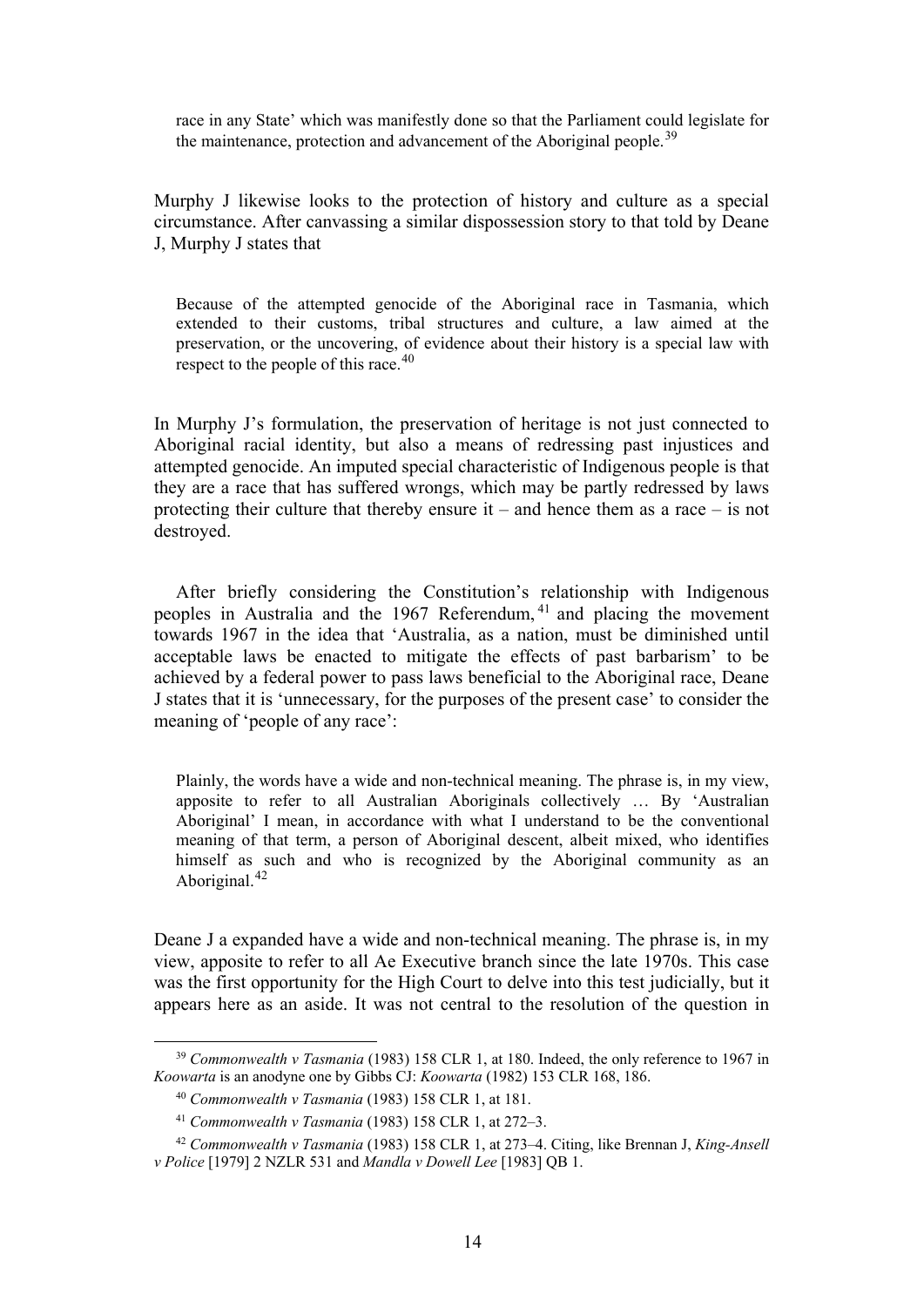*Tasmanian Dams*, but it is taken up and developed in later cases that do not address s  $51(xxvi)$  but rather statutory references to Aboriginality.<sup>[43](#page-14-0)</sup> The threepart test is placed on us all today: I [Mark] have a certificate that outlines my fulfilment of this criteria. This test does not make someone a Wiradjuri, Yorta Yorta, Barkindji (or whichever nation that you are born into). The test allows the Western legal system to place you as an Aborigine or Torres Strait Islander. Aboriginal and Torres Strait Islander jurisprudences were still clear and being exercised out of the view of the Western legal system. The test is also a reminder that these jurisdictions and jurisprudences are not predicated or exercisable because of the Western legal system. Turning to race and heritage, Deane J acknowledges the importance of connection to land for 'traditional' Aboriginal culture and life, before stating that, following dispossession and brutal treatment and the establishment of the Australian nation,

Aboriginal sites which once would have been of particular significance only to the members of a particular tribe are now regarded, by those Australian Aboriginals who have moved, or been born, away from ancient tribal grounds, as part of a general heritage of their own race.<sup>[44](#page-14-1)</sup>

A constitutional rethink of connection to place would have been of particular significance. Lawful connections to place give us our very identity. Indigenous people have long been excluded from Western concepts of ownership. That is not dispossession of our status as Aborigines either. From that we can never (nor must we) navigate away. To suffer dispossession suggests that those connections could have been lawfully taken, and concedes that Indigenous peoples might only be repossessed of those connections at the bequest of the Western legal system. Indigenous people could, nor can, ever be dispossessed of those connections. It is a shortcoming of the Western legal construct to think it could. And yet here, all Indigenous sites, regardless of actual connection to country, are imputed to have significance for all Indigenous people as an 'aboriginal race'.<sup>[45](#page-14-2)</sup> According to Deane J the protection requirement is a dual one: a site must be both of outstanding universal value as well as particular value to people of the Aboriginal race – it is then a law both 'for all Australians' as well as a special law for Aboriginal Australians.[46](#page-14-3) Again, a close connection is made between heritage and race as a concept: 'people of any race' covers 'all that goes to make up the

<span id="page-14-0"></span><sup>43</sup> See, eg, *Queensland v Wyvill* (1989) 90 ALR 611, 515 (Drummond J); *Attorney-General (Cth) v Queensland* (1990) 25 FCR 79, 127 (Jenkinson J); 132 (Spender J); 140, 146 (French J); *Gibbs v Capewell* (1995) 54 FCR 503, 506ff; and recently in *Eatock v Bolt* (2011) 197 FCR 261, 302 (Bromberg J).

<sup>44</sup> *Commonwealth v Tasmania* (1983) 158 CLR 1, 275.

<span id="page-14-1"></span><sup>45</sup> This can be contrasted with the discussion of 'custodian' connections to relics in *Onus v Alcoa of Australia Ltd* (1981) 149 CLR 27 at 37..

<span id="page-14-3"></span><span id="page-14-2"></span><sup>46</sup> This 'dual' approach, had it been raised in *Koowarta*, might arguably support the *Racial Discrimination Act* as a law both for all Australians as well as having special significance to racial minorities which the law aims to protect; as a 'special law' aimed at races that, by virtue of their race, suffer an additional disadvantage of being subject to racial abuse than white Australians.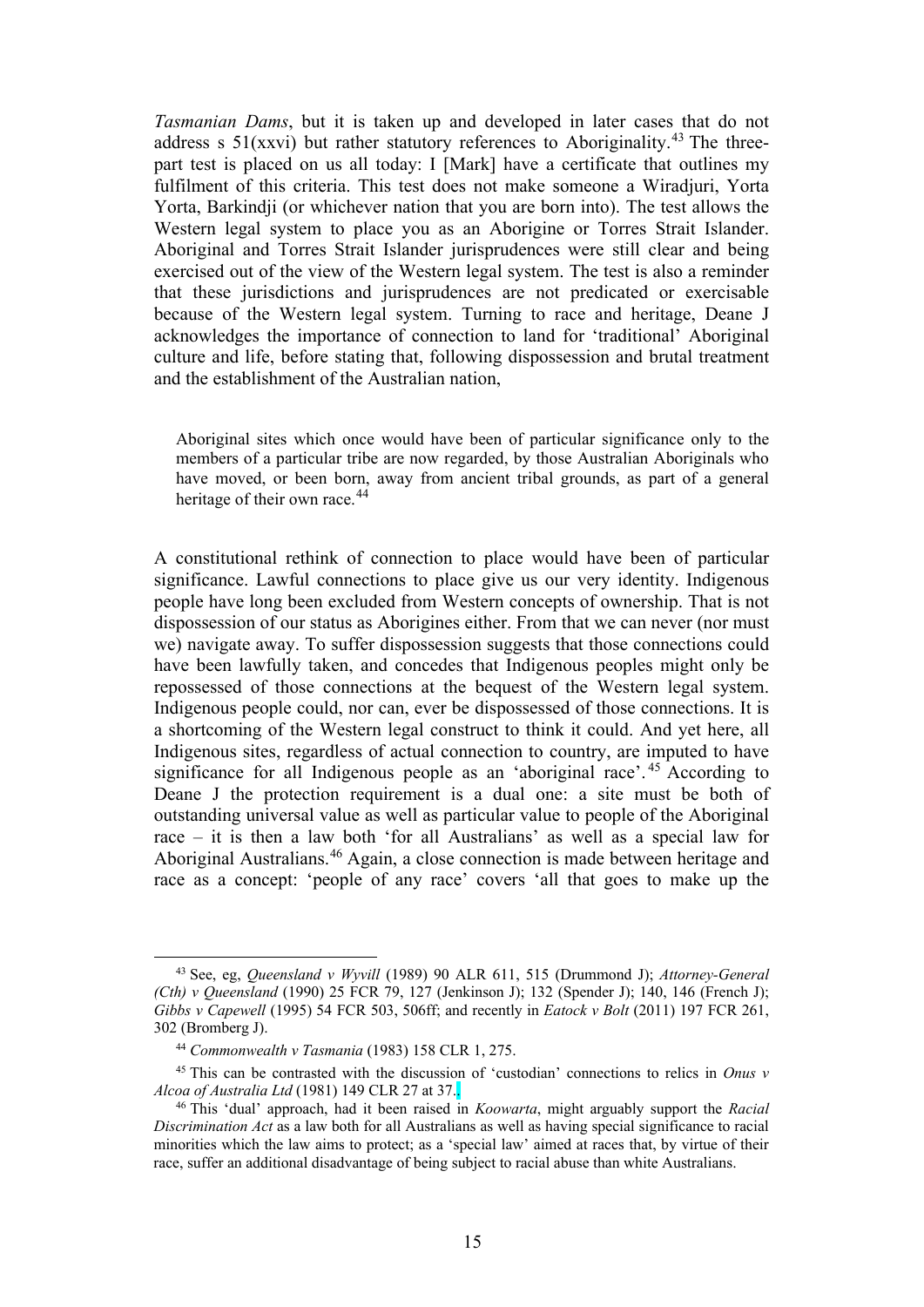personality and identity of the race: spirit, belief, knowledge, tradition and cultural and spiritual heritage'.[47](#page-15-0)

While Brennan J makes a significant step forward in locating 'race' as conceptually fundamental for interpreting the race power — indeed, he is the only judge in *Tasmanian Dams* to explicitly deal with race as a concept — his analysis remains ultimately unsatisfactory because it falls back to heritage and culture as a marker of race. After a brief discussion of the original meaning of the race power, the 1967 amendment is interpreted as 'an affirmation of the will of the Australian people that the odious policies of oppression and neglect of Aboriginal citizens were to be at an end'.<sup>[48](#page-15-1)</sup> Rejecting the narrow focus on changes to 'legal rights, powers or privileges' afforded as a discriminatory benefit to a racial group, Brennan J takes up and extends Stephen J's point in *Koowarta* that special qualities might lie in 'facts dehors the legislation' and also in the concept of race:

Is it sufficient that the discriminatory benefit is found in the special importance or significance which the people of a race attach to the rights, powers or privileges generally conferred? ... The concept of 'race' suggests the answer.<sup>[49](#page-15-2)</sup>

That concept is 'not a term of art; it is not a precise concept'.<sup>[50](#page-15-3)</sup> Relying on English, New Zealand and international law, Brennan J held that while race had a biological element contained in genetic history and commonality, racial membership extended to common identity found in history, beliefs and culture:

Membership of a race imports a biological history or origin which is common to other members of the race, but Richardson J is surely right in denying the possibility of proving ultimate genetic ancestry … I do not think his Honour was propounding his 'real test' of common regard as being conclusive or exhaustive … Physical similarities, and a common history, a common religion or spiritual beliefs and a common culture are factors that tend to create a sense of identity among members of a race and to which others have regard in identifying people as members of a race ... [these commonalities indicate] the scope and purpose of the power granted by par (xxvi). The kinds of benefits [are ones] which tend to protect or foster their common intangible heritage or their common sense of identity.<sup>[51](#page-15-4)</sup>

Commonalities underpinning racial identity inform the scope and purpose of the power. Brennan J appears to take up Stephen J's suggestion in *Koowarta* that the focus should be on effect not form: the law need not be special in its terms, but

<sup>47</sup> *Commonwealth v Tasmania* (1983) 158 CLR 1, 276.

<sup>48</sup> *Commonwealth v Tasmania* (1983) 158 CLR 1, at 242.

<span id="page-15-2"></span><span id="page-15-1"></span><span id="page-15-0"></span><sup>49</sup> *Commonwealth v Tasmania* (1983) 158 CLR 1, at 242–3. See *Koowarta* (1982) 153 CLR 168, 211 (Stephen J).

<sup>50</sup> *Commonwealth v Tasmania* (1983) 158 CLR 1, at 243.

<span id="page-15-4"></span><span id="page-15-3"></span><sup>51</sup> *Commonwealth v Tasmania* (1983) 158 CLR 1, at 244. Referring to *King-Ansell v Police* [1979] 2 NZLR 531, at 542ff (Richardson J).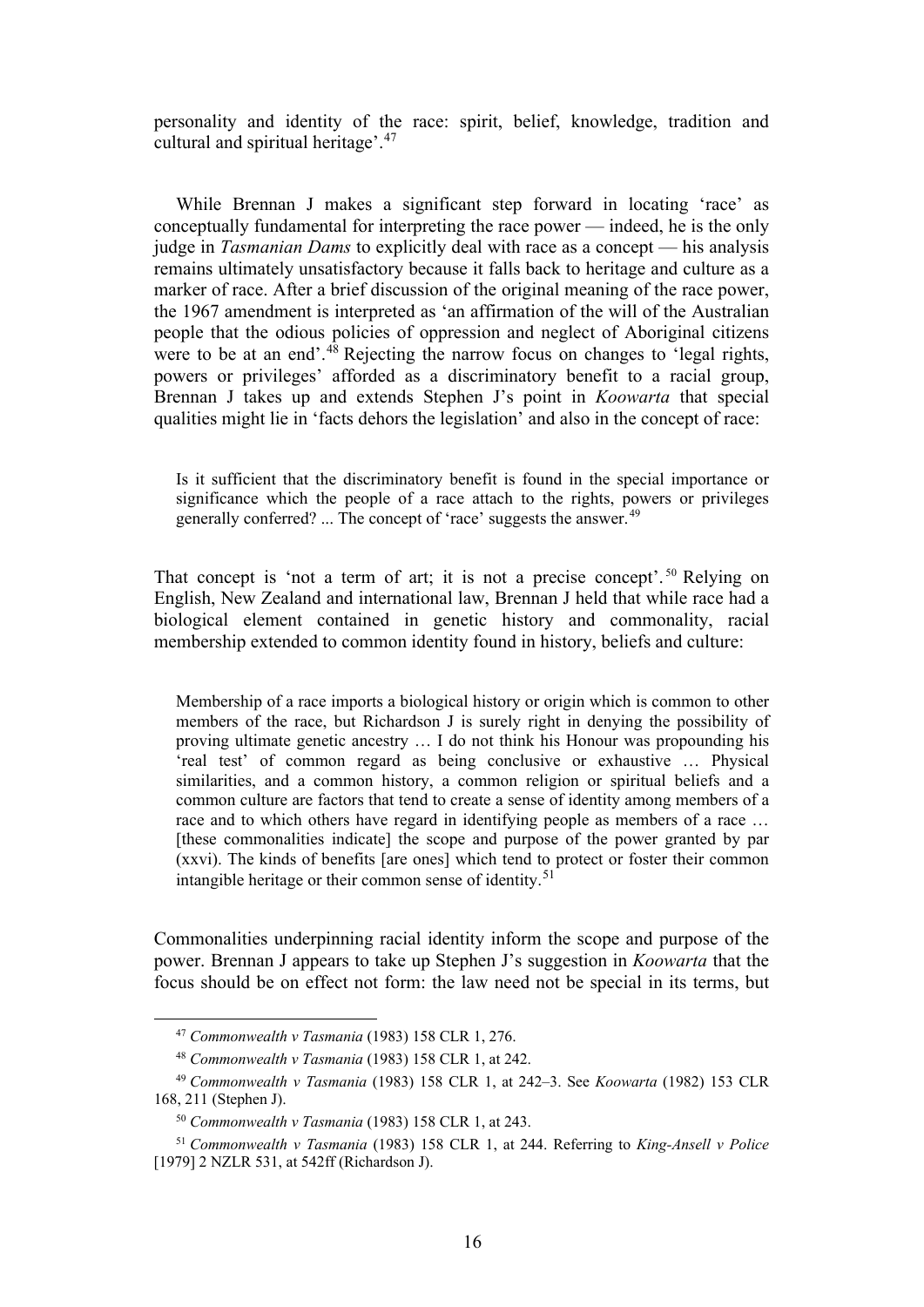may simply be special in operation.<sup>[52](#page-16-0)</sup> The Act protects sites that are of 'particular significance', which, though incapable of precise definition, means those that are of 'neither minimal nor ephemeral' importance. [53](#page-16-1) Applied to Aboriginal and Torres Strait Islanders, the significance of the site may be 'found by the Aboriginal people in their history, in their religion or spiritual beliefs, or in their culture'. [54](#page-16-2) The relevant special group then, is 'a group of whatever size who, having a common Aboriginal biological history, find the site to be of that significance', and to conclude otherwise would be inconsistent with 'the high purpose which the Australian people intended' in 1967.<sup>[55](#page-16-3)</sup> Here there is certainly an advance on Mason J's formulation; the significance of a site need not attach to the 'Aboriginal race' as a whole, but only to a specific group holding a connection to a particular place. But the invocation of 1967 here is hollow. We read it as acting only as a 'brake' on less favourable interpretations; its significance beyond simply broadening protection – and in particular as changing the concept of race itself that Brennan J acknowledges is important for the races power – is not explored.<sup>[56](#page-16-4)</sup> Brennan J's concept of a constitutional race, then, is a group with biological commonalities that share culture, beliefs, history. Section 51(xxvi) supports laws that 'protect or foster' that identity or heritage of such a group. Identity and heritage form the core of Brennan J's concept of a constitutional race. Again, while this formulation of the concept is articulated in the context of heritage laws at issue in *Tasmanian Dams* and a strong link between race and heritage is understandable, it remains problematic for the reasons outlined above regarding Mason J's connection between race, culture and heritage. More fundamentally, articulating the constitutional concept of race as partly subsumed under heritage seems unthinkable when applied to other races, and particularly the white race: for what could be considered 'white culture' and what measures would serve to protect it? Aboriginality, Indigeneity and identity are not heritage, and do not derive their enduring power from the past alone. They have agency and reality today, evidenced by Indigenous peoples in their thousands, citizens of hundreds of distinct nations. Brennan J grapples with these problems far better than the other judges — and in its most favourable light his concept joins heritage with identity — but nonetheless we still find the presence of heritage in a constitutional concept of race, that is to be forward looking and apply equally beyond the posited 'Aboriginal race' to be a problematic conclusion. Finally, the majority judges do not contemplate the possibility of Indigenous laws, existing, operating, and connected to place. Nor should they have. At that time, the judges do not have the modern concept of race nor Indigenous jurisdictions and jurisprudence. This case – and witnessing the struggles of the judges – allowed us to form new understandings and opportunities of, and for, understanding Indigenous laws and jurisdictions. Current judges should be able to take the difficulties expressed by the judges in the case and now contemplate such Indigenous laws and their relationship to the Anglo Australian legal system. Law

<span id="page-16-3"></span><span id="page-16-2"></span><span id="page-16-1"></span><span id="page-16-0"></span><sup>52</sup> *Commonwealth v Tasmania* (1983) 158 CLR 1, at 245. See *Koowarta* (1982) 153 CLR 168, 211 (Stephen J).

<sup>53</sup> *Commonwealth v Tasmania* (1983) 158 CLR 1, at 245.

<sup>54</sup> *Commonwealth v Tasmania* (1983) 158 CLR 1, at 245.

<sup>55</sup> *Commonwealth v Tasmania* (1983) 158 CLR 1, at 245.

<span id="page-16-4"></span><sup>56</sup> *Commonwealth v Tasmania* (1983) 158 CLR 1, at 245–6.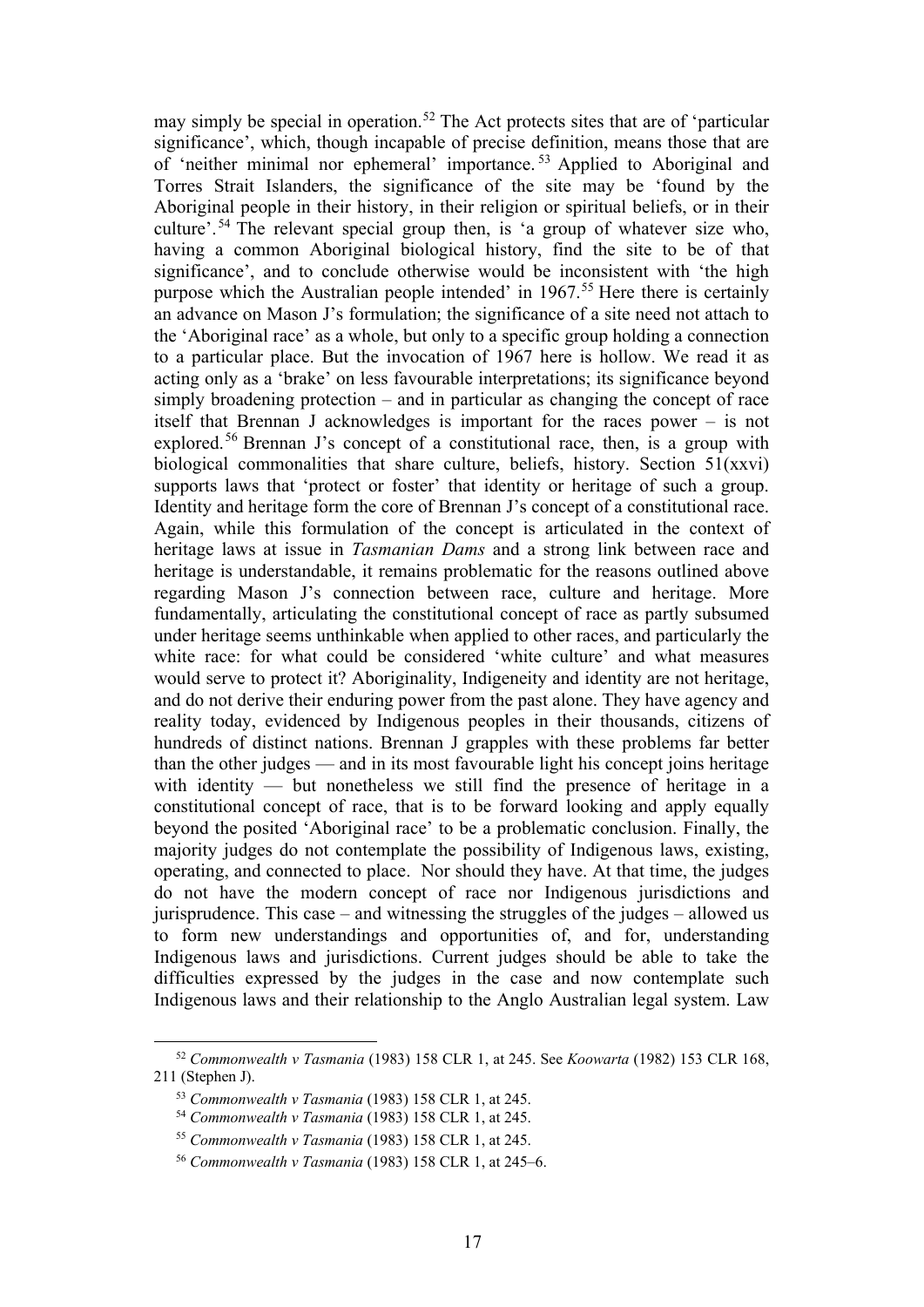is not among the several aspects of racial identity raised by the majority. The significance of these sites is drawn from the past; their importance does not extend into the future, even though new custodians and responsibilities are created within indigenous jurisdictions.

### **3.2 The Minority**

The Minority Judges each ignore race as a concept, and resolve the s  $51(xxy)$ issue on the 'special' law requirement of the paragraph by subsuming 'particular' significance for Indigenous people under general significance for Australian heritage as a whole. Like the majority, the minority judges link race and heritage. In denying 'specialness', however, they also appropriate indigenous culture and heritage into Australia as a whole, eliding any significance to particular Indigenous nations. A nation founded without national concern for Indigenous peoples or culture, becomes the wider beneficiary of the culture it sought to destroy, on behalf of the people it sought to destroy. Further still, Indigenous culture in the minority judges' treatment seems to hold the glint of museum pieces: these things belong to us all because their cultural significance is fixed and generated from the past, rather than as part of an enduring, living culture contributed to and continued by today's Indigenous peoples. For Gibbs CJ, universal heritage trumped local importance:

Although the protection or conservation of a site to which s 11 applies must be of particular significance to the people of the Aboriginal race, the site itself must be of outstanding universal value, since otherwise it cannot form part of the cultural heritage or natural heritage. A site which may be of very great significance to the people of the Aboriginal race will not be within the section if it is not of outstanding universal value.[57](#page-17-0)

Site protection attaches to this universal significance, and 'not to the preservation of any particular feature of the site which may give it significance to members of the Aboriginal race'.[58](#page-17-1) Most importantly for Gibbs CJ, special significance is not connected to the regulations because Aboriginal people gain no special rights, privileges or obligations in relation to a site, and hold no better rights of access or special immunity from s 11 than any other person.<sup>[59](#page-17-2)</sup> The narrow, legalistic need for a connection between special rights and racial characteristics precludes any wider appreciation of significance for particular people: 'Artefacts and relics of such antiquity are of significance to all mankind; a law for their protection is not a special law for the people of any one race'.<sup>[60](#page-17-3)</sup> Wilson J, like Gibbs CJ, focused on the generality of the law and subsumed specific significance under universal significance:

<span id="page-17-1"></span><span id="page-17-0"></span><sup>57</sup> *Commonwealth v Tasmania* (1983) 158 CLR 1, at 110.

<sup>58</sup> *Commonwealth v Tasmania* (1983) 158 CLR 1, at 110.

<span id="page-17-2"></span><sup>59</sup> *Commonwealth v Tasmania* (1983) 158 CLR 1, at 110.

<span id="page-17-3"></span><sup>60</sup> *Commonwealth v Tasmania* (1983) 158 CLR 1, at 111.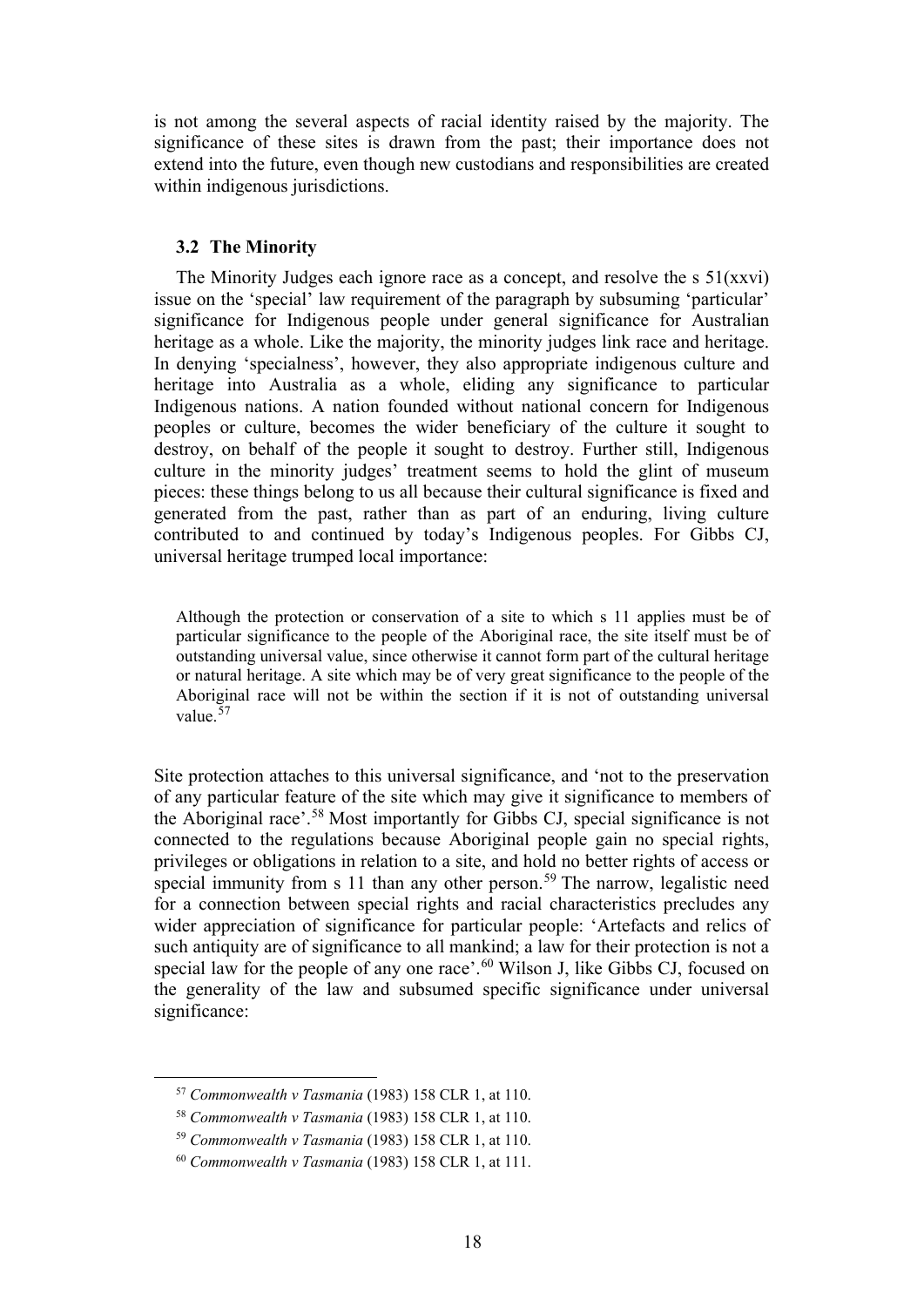… the law serves the interest of the Aboriginal people in the sites in question and any artefacts or relics on them by protecting them against damage or destruction. But in so doing it is serving, at the same time and by the same law, the interest of a much wider constituency, the whole of mankind.<sup>[61](#page-18-0)</sup>

Special laws must be aimed at 'a problem that is peculiar to the people of a particular race'. Dawson J similarly distinguished between 'special application' in the sense of a law having greater significance or importance for one racial group and 'special application in a legal sense' in creating a distinction between 'those people and others in the rights which [the law] confers or the obligations which it imposes'.[62](#page-18-1) Protected Aboriginal sites 'are, by definition, part of the cultural or natural heritage of the nation … There may be, and probably are, Aboriginal sites or artefacts or relics which are far more significant to the people of the Aboriginal race, but the Act has nothing to say about them'. [63](#page-18-2) What is common to the minority judges is a strict emphasis on legalism, playing out in various ways: the universal excludes the particular, connections must be made between rights and obligations and racial characteristics, the Act must treat these explicitly as having special operation in a legal sense. Race is just another word.

## IV. CONCLUSIONS

Writing extra-curially of the chimerical nature of the race power, Chief Justice French noted in 2010 that it reflects 'both the nineteenth-century social Darwinism which gave it birth in 1901 and the inclusive worldview that led to its amendment in  $1967$ <sup>". [64](#page-18-3)</sup> While social Darwinism is not endorsed in the judgments in *Koowarta* or *Tasmanian Dams*, and the purportedly 'scientific' gloss associated with theories of race is explicitly disapproved in some of the judgments,  $65$  the assumptions central to that worldview – that races exist, that they have shared characteristics, some of which are disadvantages – remain. Those assumptions are then linked to the possibility that races might have 'special' characteristics, disadvantages, threats or problems that legislation may address. Certainly some acknowledgement of non-racial factual bases for these characteristics is made – particularly by Stephen J in *Koowarta* and Brennan J in *Tasmanian Dams* – but there is still an assumption that specialness might inhere in a race as a whole. For all the recognition of 'an outdated, false and harmful taxonomy of humanity' made with undoubted sincerity, <sup>[66](#page-18-5)</sup> the operation of this power, as capable of supporting *any* law at all, still requires taking up and giving effect to an assumption that race is capable of disclosing truths about special disadvantages, threats, problems, fears, protection.

<span id="page-18-0"></span><sup>61</sup> *Commonwealth v Tasmania* (1983) 158 CLR 1, at 203.

<span id="page-18-1"></span><sup>62</sup> *Commonwealth v Tasmania* (1983) 158 CLR 1, at 320.

<span id="page-18-2"></span><sup>63</sup> *Commonwealth v Tasmania* (1983) 158 CLR 1, at 321.

<span id="page-18-4"></span><span id="page-18-3"></span><sup>64</sup> French (2010) 180.

<sup>65</sup> See, eg, *Commonwealth v Tasmania* (1983) 158 CLR 1, 243ff (Brennan J).

<span id="page-18-5"></span><sup>66</sup> See, eg, French (2010) 181.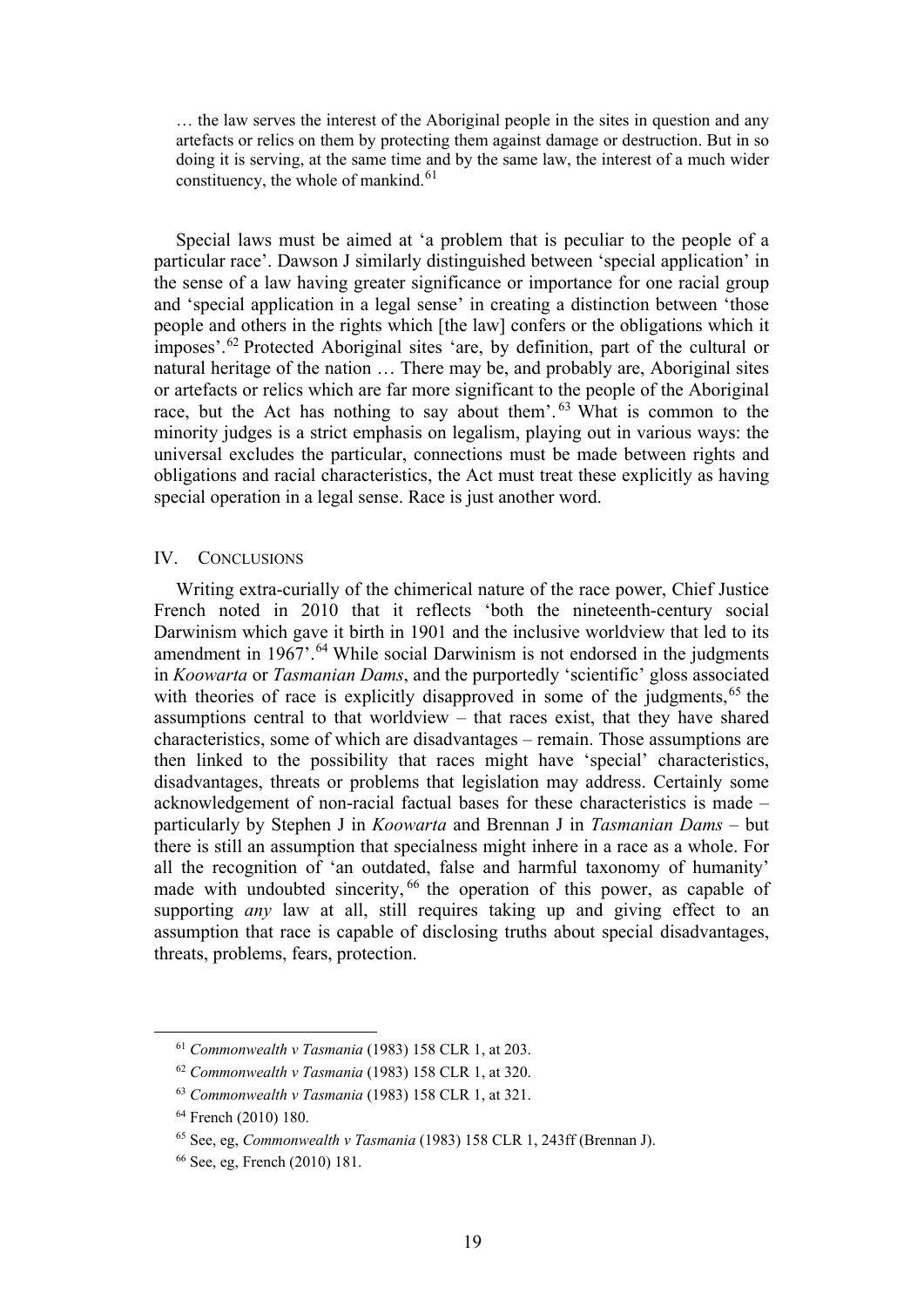If we take seriously the reality of socially constructed racial groups, then the race power construed through special characteristics must be seen as incoherent and incapable of supporting any law because we can no longer speak of characteristics tracking anything meaningful in a race. Race – as either an ordinary or constitutional concept – is indeterminate. Such an approach would not require the Court to substitute its own evaluation for the Parliament's as to what is necessary or special.<sup>[67](#page-19-0)</sup> Instead it would acknowledge that s  $51(xxy)$  no longer refers to anything known to our society or the members of it who sit in Parliament. The legacy of 1967 might be finally realised. A best result would be the repeal of the race power and its replacement with a power specifically aimed at advancing the interests of Aboriginal and Torres Strait Islander peoples.<sup>[68](#page-19-1)</sup> This repeal is warranted because the question of the meaning of the term 'race', however the text is formulated, cannot be competently addressed by any court or any parliament with the definiteness that constitutional interpretation demands. Any attempt to give it content falls back to the legacies of centuries we thought were left behind. But in the absence of that repeal, acknowledging the indeterminacy of race is the only development we might expect. None of this is how Aboriginal and Torres Strait Islanders view your jurisprudence and bear witness to your lawfulness. This is what we expect of your constitutional interpretation of 'race' and 'Aboriginality'.

<span id="page-19-0"></span><sup>67</sup> See *Kartinyeri v Commonwealth* (1998) 195 CLR 337.

<span id="page-19-1"></span><sup>68</sup> Expert Panel (2012) ch 5.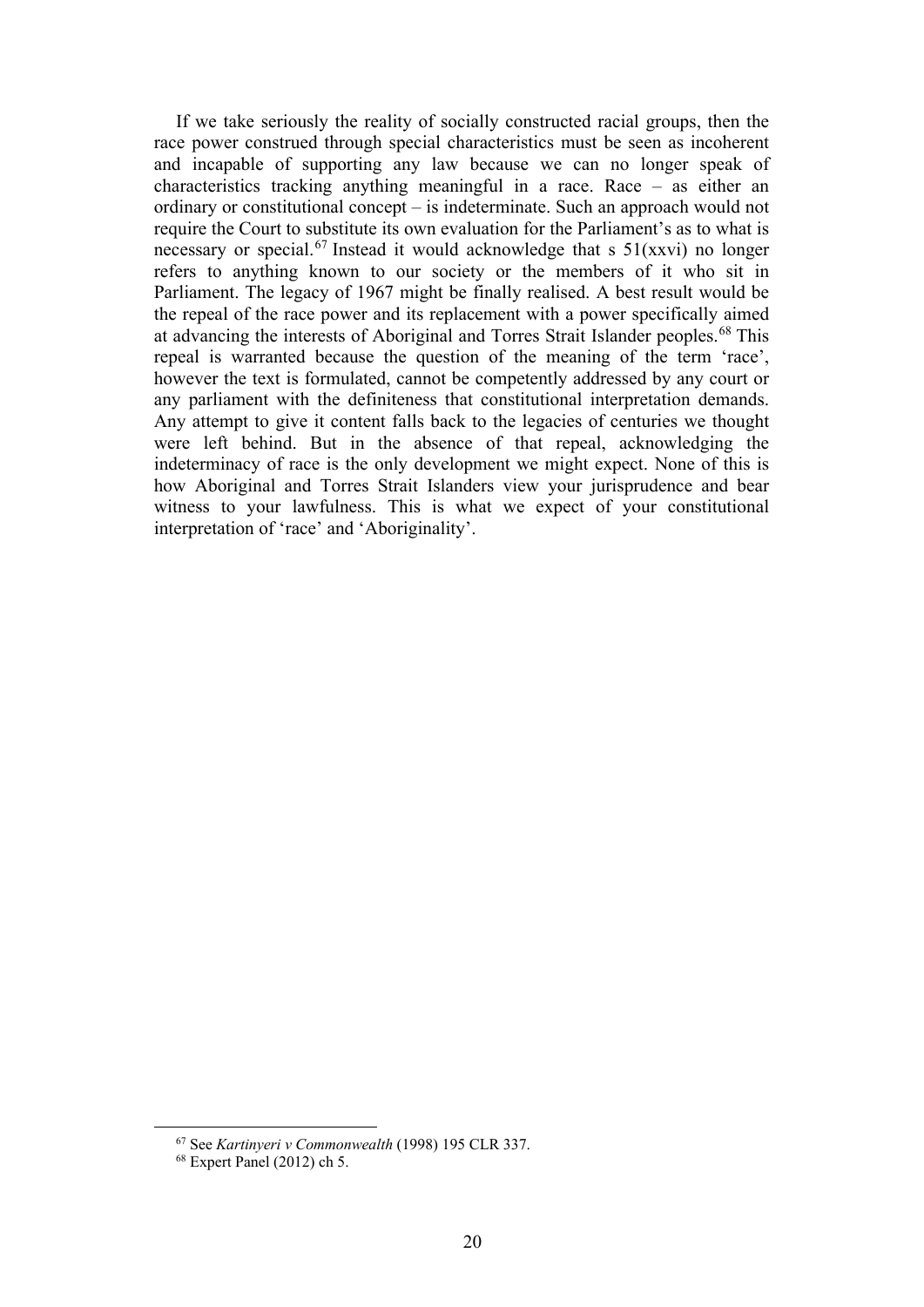#### **Reference List**

#### **Books, Articles, Reports**

Elisa Arcioni and Adrienne Stone, 'Australian Constitutional Culture and the Social Role of the Constitution' (2015) *International Journal of Constitutional Law* (forthcoming).

Bain Attwood and Andrew Markus (2007) *The 1967 Referendum: Race, Power and the Australian Constitution*, Aboriginal Studies Press, 2nd ed.

C F Black (2011) *The Land is the Source of the Law : A Dialogic Encounter with Indigenous Jurisprudence*, Routledge-Cavendish.

Sean Brennan and Megan Davis (2014) '*Koowarta*: Constitutional Landmark, Transition Point or Missed Opportunity?' 23(1) *Griffith Law Review* 79.

Alex C Castles (1982) *An Australian Legal History*, Law Book Co.

Dorsett, Shaunnagh and Shaun McVeigh (2012) *Jurisdiction,* Routledge.

Expert Panel on Constitutional Recognition of Indigenous Australians (2012) 'Recognising Aboriginal and Torres Strait Islander Peoples in the Constitution'.

Robert French (2010) 'The Race Power: A Constitutional Chimera' in HP Lee and George Winterton (eds), *Australian Constitutional Landmarks*, Cambridge University Press, 180.

Ann Curthoys, Ann Genovese and Alexander Riley (2008) *Rights and Redemption: History, Law and Indigenous People* Sydney, University of New South Wales Press.

Ann Genovese (2014) 'Critical Decision, 1982: Remembering *Koowarta v Bjelke-Petersen*' 23(1) *Griffith Law Review* 1.

#### Ann Genovese (2015) 'TITLE FOR INTRODUCTION TO THIS SYMPOSIUM'

Justin Malbon (1999) 'The Race Power under the Australian Constitution: Altered Meanings' 21 *Sydney Law Review* 80.

Mark McMillan (2014) 'Koowarta and the Rival Indigenous International: Our place as Indigenous Peoples in the International' 23 (1) *Griffith Law Review* 110-126.

Shaun McVeigh and Shaunnagh Dorsett (2007) 'Questions of Jurisdiction' in Shaun McVeigh (ed), *Jurisprudence of Jurisdiction* Routledge-Cavendish, 3.

Balakrishnan Rajagopal (2003) *International Law from Below: Development, Social Movements and Third World Resistance*, Cambridge University Press.

Alexander Reilly (1999) 'Reading the Race Power: A Hermeneutic Analysis' 23 *Melbourne University Law Review* 476.

Geoffrey Sawer (1966) 'The Australian Constitution and the Australian Aborigine' 2 *Federal Law Review* 17.

Colin Tatz (1999) 'Genocide in Australia', Research Discussion Paper No 8, Australian Institute of Aboriginal and Torres Strait Islander Studies.

John Williams and John Bradsen (1997) 'The Perils of Inclusion: The Constitution and the Race Power' 19 *Adelaide Law Review* 95.

#### **Case Law**

*Attorney-General (Cth) v Queensland* (1990) 25 FCR 79 *Cole v Whitfield* (1988) 165 CLR 360. *Commonwealth v Tasmania* (1983) 158 CLR 1 *Eatock v Bolt* (2011) 197 FCR 261 *Gibbs v Capewell* (1995) 54 FCR 503